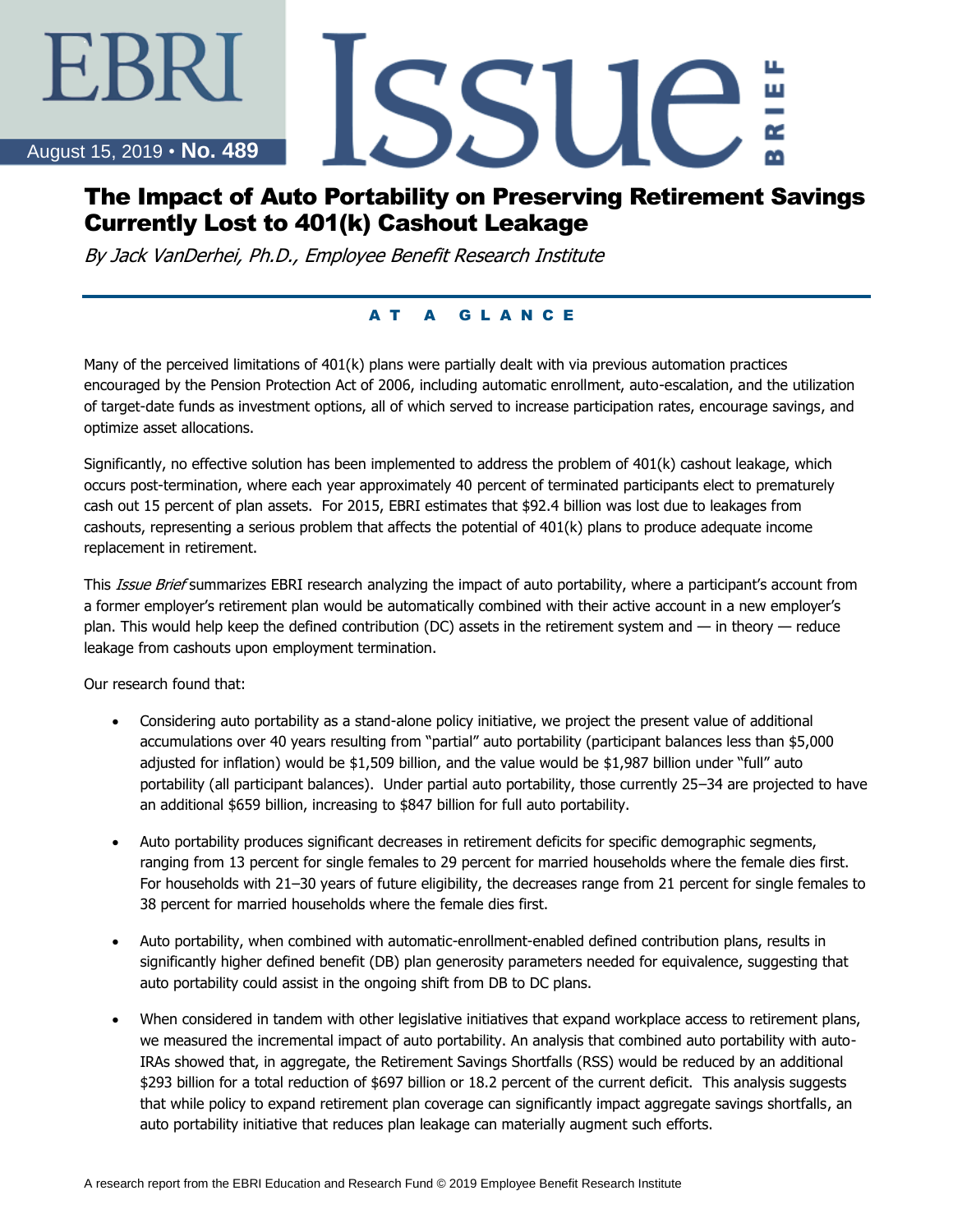Jack VanDerhei is director of research at the Employee Benefit Research Institute (EBRI). This *Issue Brief* was written with assistance from the Institute's research and editorial staffs. Any views expressed in this report are those of the author and should not be ascribed to the officers, trustees, or other sponsors of EBRI, Employee Benefit Research Institute-Education and Research Fund (EBRI-ERF), or their staffs. Neither EBRI nor EBRI-ERF lobbies or takes positions on specific policy proposals. EBRI invites comment on this research.

**Suggested Citation:** Jack VanDerhei. "The Impact of Auto Portability on Preserving Retirement Savings Currently Lost to 401(k) Cashout Leakage," EBRI Issue Brief, no. 489 (Employee Benefit Research Institute, August 15, 2019).

**Copyright Information:** This report is copyrighted by the Employee Benefit Research Institute (EBRI). You may copy, print, or download this report solely for personal and noncommercial use, provided that all hard copies retain any and all copyright and other applicable notices contained therein, and you may cite or quote small portions of the report provided that you do so verbatim and with proper citation. Any use beyond the scope of the foregoing requires EBRI's prior express permission. For permissions, please contact EBRI at [permissions@ebri.org.](mailto:permissions@ebri.org)

**Report Availability:** This report is available on the internet at [www.ebri.org](http://www.ebri.org/)

# **Table of Contents**

| Benefits to Automatic-Enrollment-Enabled DC Plans/Assisting in the Ongoing Shift From DB to DC 18 |  |
|---------------------------------------------------------------------------------------------------|--|
|                                                                                                   |  |
|                                                                                                   |  |
|                                                                                                   |  |
|                                                                                                   |  |

#### **Figures**

| Figure 1, Percentage of Successful Retirements for Automatic Enrollment 401(k) Plans, by Income Quartile and Real |  |
|-------------------------------------------------------------------------------------------------------------------|--|
|                                                                                                                   |  |
|                                                                                                                   |  |
|                                                                                                                   |  |
| Figure 5, Impact of Leakages for Automatic Enrollment Plans (No leakages vs. hardship withdrawals with six-month  |  |
| Figure 6, Impact of Leakages for Automatic Enrollment Plans (No leakages vs. cashouts at job change) 10           |  |
| Figure 7, Impact of Leakages for Automatic Enrollment Plans (No leakages vs. loan defaults)  11                   |  |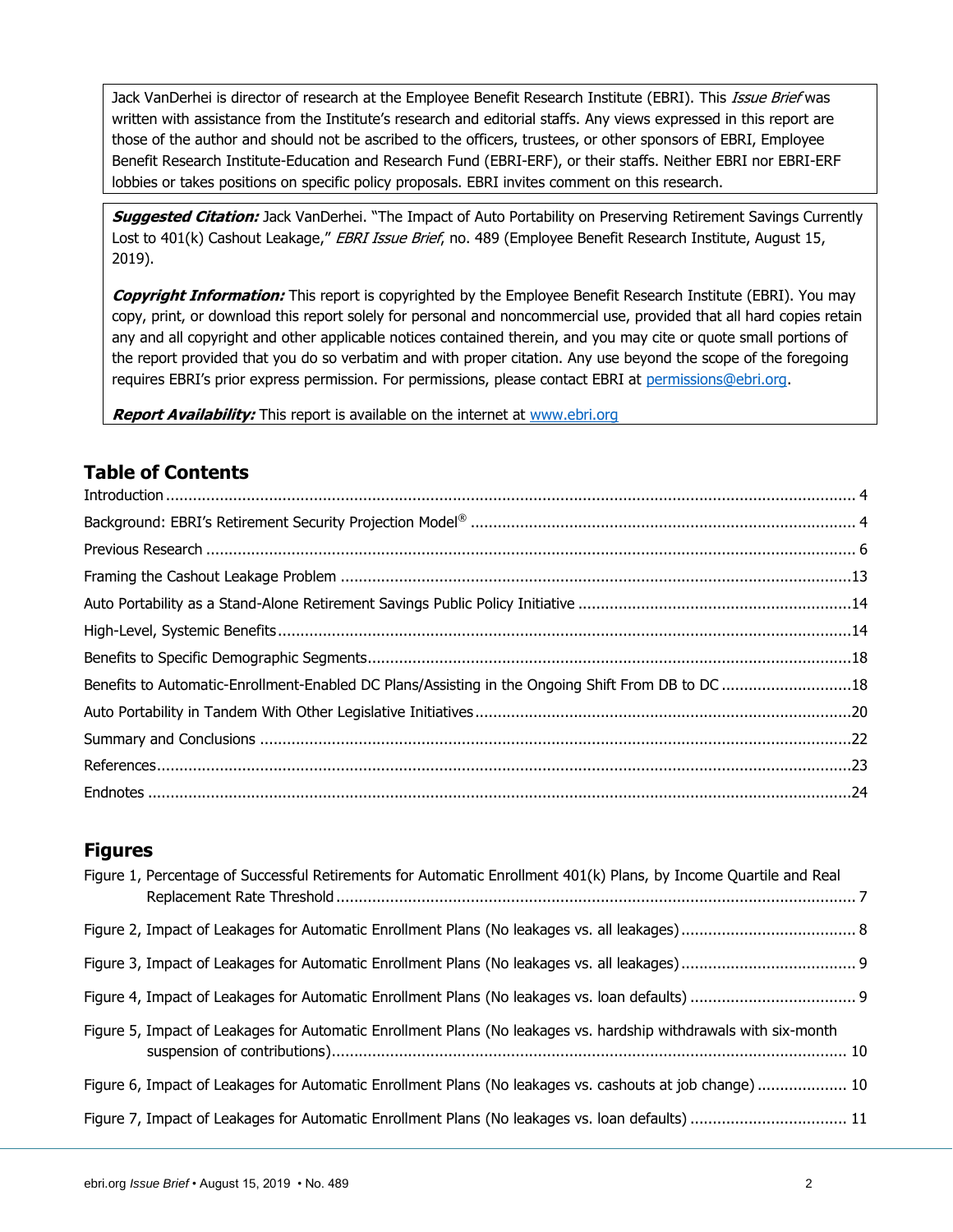| Figure 8, Impact of Leakages for Automatic Enrollment Plans (No leakages vs. hardship withdrawals with six-month                                                                                                                                                                                                    |
|---------------------------------------------------------------------------------------------------------------------------------------------------------------------------------------------------------------------------------------------------------------------------------------------------------------------|
| Figure 9, Impact of Leakages for Automatic Enrollment Plans (No leakages vs. cashouts at job change) 12                                                                                                                                                                                                             |
|                                                                                                                                                                                                                                                                                                                     |
|                                                                                                                                                                                                                                                                                                                     |
| Figure 12, Reductions in 2014 Retirement Savings Shortfalls Under Auto Portability, by Age and Future Defined                                                                                                                                                                                                       |
| Figure 13, Present Value of Additional Savings at Age 65 (or End of Time Horizon if Earlier): Full vs. Partial Auto                                                                                                                                                                                                 |
| Figure 14, Present Value of Additional Savings at Age 65, by Current Age: Full vs. Partial Auto Portability  17                                                                                                                                                                                                     |
| Figure 15, Increase in Aggregate Balances at Age 65 as a Result of Implementing Partial Auto Portability, by Age and                                                                                                                                                                                                |
| Figure 16, Increase in Aggregate Balances at Age 65 as a Result of Implementing FULL Auto Portability, by Age and                                                                                                                                                                                                   |
| Figure 17, Reduction in Retirement Savings Shortfalls From the Introduction of Auto Portability for Gen Xers, by Future                                                                                                                                                                                             |
| Figure 18, Median of Final-Average-Pay Defined Benefit Plan Generosity Parameters Needed for Equivalence With<br>Automatic Enrollment 401(k) Plan Among Employees Currently Ages 25-29, by Salary Quartile and Years of<br>Eligibility (Benchmark Male-Adjusted Annuity Purchase Prices and Auto Portability)  19   |
| Figure 19, Median of Final-Average-Pay Defined Benefit Plan Generosity Parameters Needed for Equivalence With<br>Automatic Enrollment 401(k) Plan Among Employees Currently Ages 25-29, by Salary Quartile and Years of<br>Eligibility (Benchmark Female-Adjusted Annuity Purchase Prices and Auto Portability)  20 |
|                                                                                                                                                                                                                                                                                                                     |
| Figure 21, Reduction in Retirement Savings Shortfalls for Households Headed by Those Ages 35-64 22                                                                                                                                                                                                                  |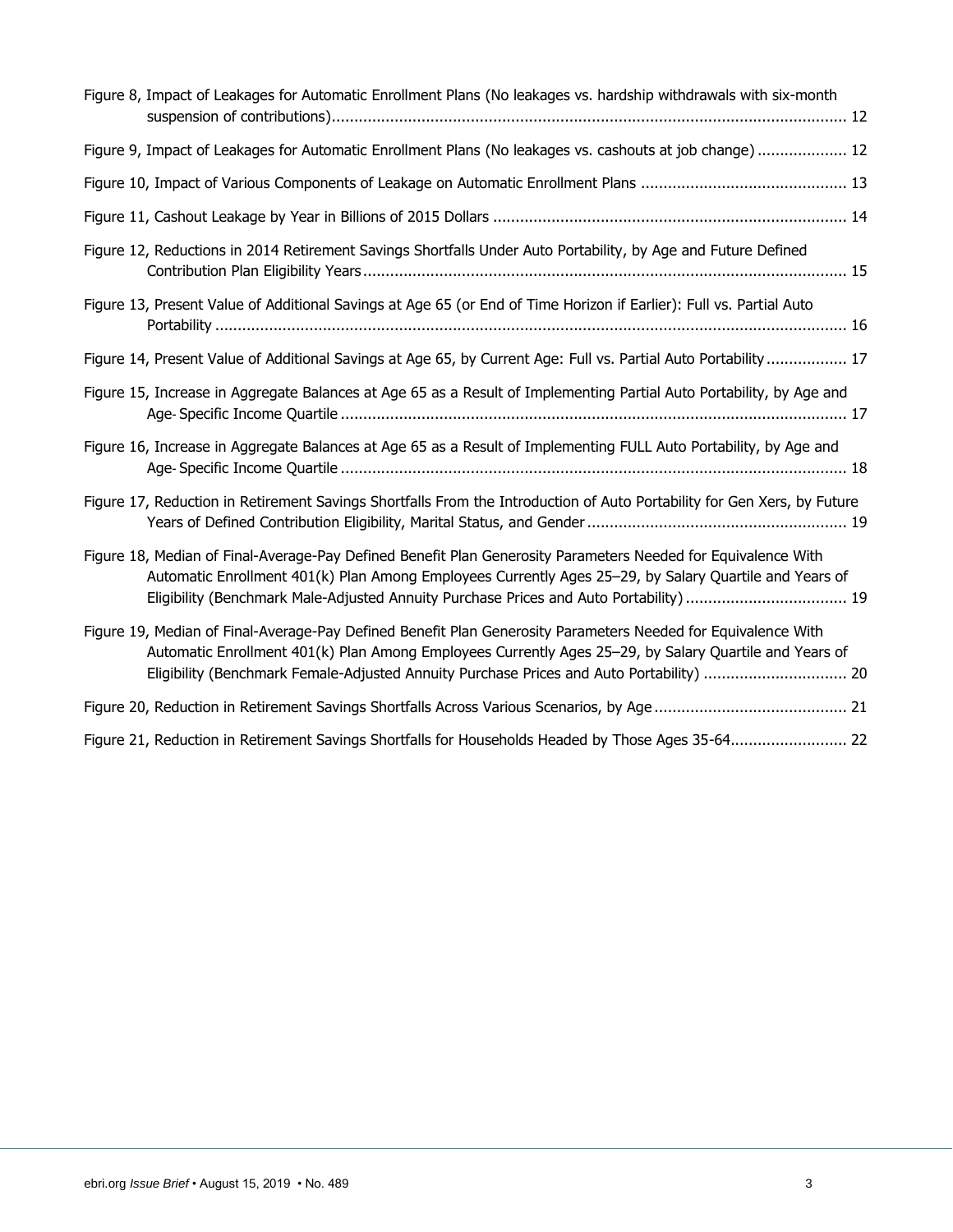# The Impact of Auto Portability on Preserving Retirement Savings Currently Lost to 401(k) Cashout Leakage

By Jack VanDerhei, Ph.D., Employee Benefit Research Institute

#### <span id="page-3-0"></span>**Introduction**

Many of the perceived limitations of 401(k) plans were at least partially dealt with via previous automation practices that were encouraged by the Pension Protection Act of 2006. Low participation rates, especially among the young and low-income employees, were significantly increased by automatic enrollment. Problems with employees retaining low default contribution rates for long periods of time could be at least partially mitigated by auto-escalation. Non-optimal asset allocations<sup>1</sup> were dealt with in large part by the increasing utilization of target-date funds as default investment options.

In each of these cases, employees retained the ability to opt out of default decisions made by the plan sponsor; however, the negative impact of non-optimal decisions that had been made by many of them in lieu of such defaults appears to have been significantly reduced in plans that adopted these features.

This Issue Brief deals with the potential impact of automating another segment of the defined contribution (DC) system: the decision of how to handle plan accounts upon termination of employment.

#### **401(k) Plan Options When Employees Leave their Job**

Under current rules, workers have a number of options regarding their 401(k) balances when they leave a job: They may be able to leave the money in their former employer's 401(k) plan, they may be able to move the money to a new employer's 401(k) plan, they can roll their money into an individual retirement account (which may occur automatically if the balance is small), or they can cash out of the retirement system altogether. According to a March 2019 Alight report studying post-termination distribution behavior over 10 years, 40 percent of all terminated participants make the decision to cash out prematurely, accounting for 15 percent of all terminated participants' plan assets. That study also found that participants with lower balances tended to cash out much more frequently — up to 80 percent when savings are less than \$1,000 and remaining at levels over 50 percent until balances surpassed \$10,000.

Here, we study auto portability, where a participant's account from a former employer's retirement plan would be automatically combined with their active account in a new employer's plan. This would help keep the DC assets in the retirement system and — in theory — reduce leakage from cashouts upon employment termination. This is important because studies have found that cashouts are the most significant form of leakage from DC plans, especially among workers with low plan balances.  $2^2$ 

This Issue Brief starts with a short background on the simulation model used to provide the analysis (EBRI's Retirement Security Projection Model®). It then reviews previous research performed by EBRI for the 2014 ERISA Advisory Council on the impact of leakages on retirement income adequacy. This is followed by a section framing the cashout leakage problem. Auto portability's benefits are then examined first as a stand-alone retirement savings public policy initiative and then addressed via their incremental benefits, in tandem with other legislative proposals.

### <span id="page-3-1"></span>**Background: EBRI's Retirement Security Projection Model®**

RSPM<sup>®</sup> simulates retirement income adequacy for all U.S. households between the ages of 35 and 64. The model's accumulation module reflects the real-world behavior of 27 million 401(k) participants as well as 20 million individuals with individual retirement accounts  $(IRAs)^3$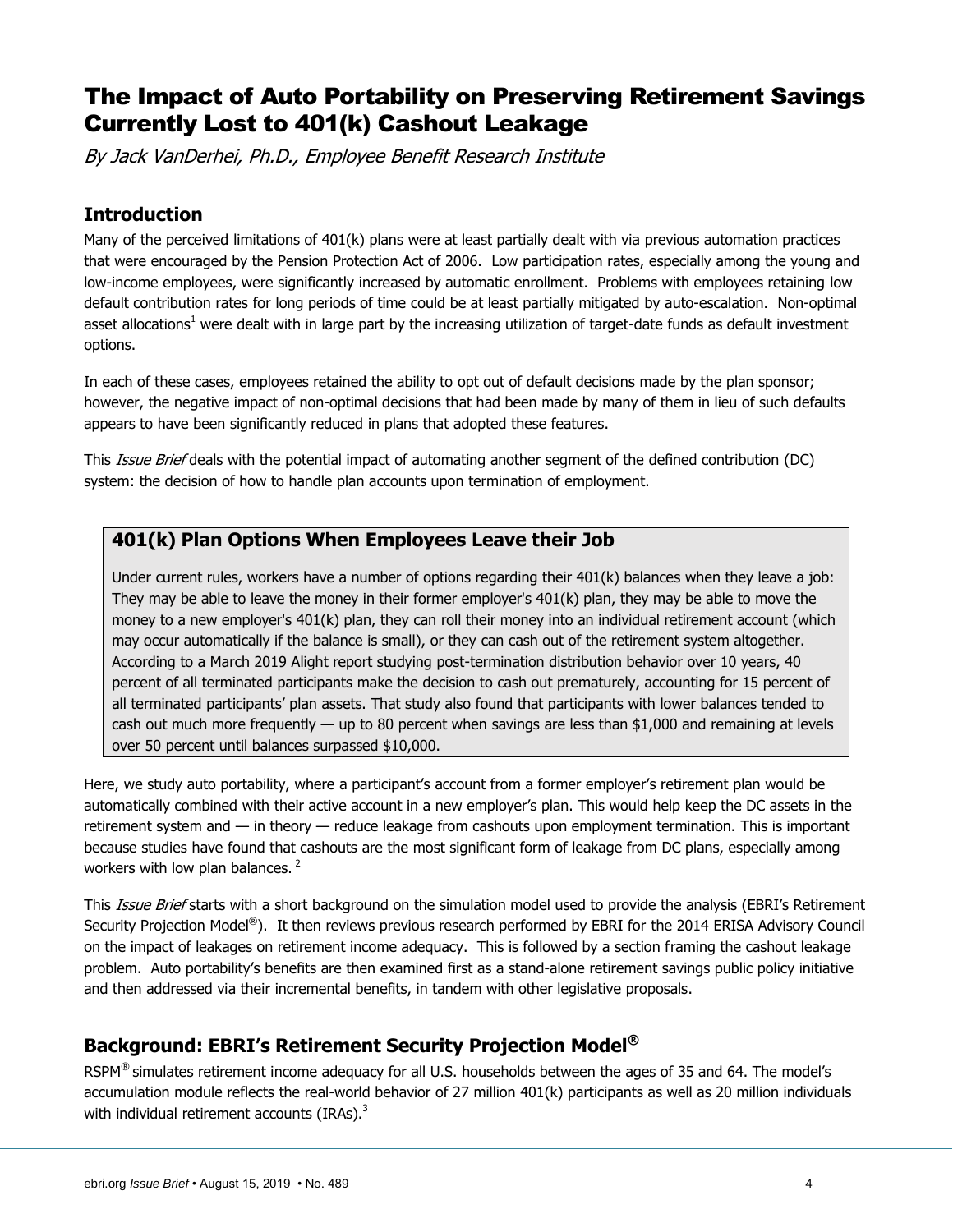RSPM $^{\circledR}$  produces two important metrics for evaluating retirement income adequacy:

- The EBRI Retirement Readiness Ratings<sup>TM</sup> (RRRs) show the probability that households will NOT run short of money in retirement.
- Retirement Savings Shortfalls (RSS) give the size of the deficits that households are simulated to generate in retirement.

# **EBRI Retirement Security Projection Model® Methodology**

One of the basic objectives of RSPM® is to simulate the percentage of the population at risk of NOT having retirement income to adequately cover average expenses and uninsured health care costs (including longterm-care costs) at ages 65 or older throughout retirement in specific income and age groupings. RSPM® also provides information on the distribution of the likely number of years before those at risk run short of money as well as the percentage of preretirement compensation they will need in terms of additional savings in order to have a 50, 70, or 90 percent probability of retirement income adequacy.

VanDerhei and Copeland (2010) describe how households are tracked through retirement age and how their retirement income/wealth is simulated for the following components:

- Social Security.
- Defined contribution (DC) balances.
- Individual retirement account (IRA) balances.
- Defined benefit (DB) annuities and/or lump-sum distributions.
- Net housing equity.

A household is considered to run short of money in this model if aggregate resources in retirement are not sufficient to meet average retirement expenditures, defined as a combination of deterministic expenses from the Consumer Expenditure Survey (as a function of income) and some health insurance and out-of-pocket, health-related expenses, plus stochastic expenses from nursing-home and home-health care (at least until the point such expenses are covered by Medicaid). This version of the model is constructed to simulate retirement income adequacy, as noted above. Alternative versions of the model allow similar analysis for replacement rates, standard-of-living calculations, and other ad hoc thresholds.

The baseline version of the model used for this analysis assumes all workers retire at age 65; that they immediately begin drawing benefits from Social Security and defined benefit plans (if any); and, to the extent that the sum of their expenses and uninsured medical expenses exceed the projected, after-tax annual income from those sources, immediately begin to withdraw money from their individual accounts (defined contribution and cash balance plans as well as IRAs). If there is sufficient money to pay expenses without tapping into the tax-qualified individual accounts, those balances are assumed to be invested in a non-tax-advantaged account where the investment income is taxed as ordinary income. Individual accounts are tracked until the point at which they are depleted. At that point, any net housing equity is assumed to be added to retirement savings in the form of a lump-sum distribution (not a reverse annuity mortgage (RAM)). If all the retirement savings are exhausted and the Social Security and defined benefit payments are not sufficient to pay expenses, the individual is designated as having run short of money at that point.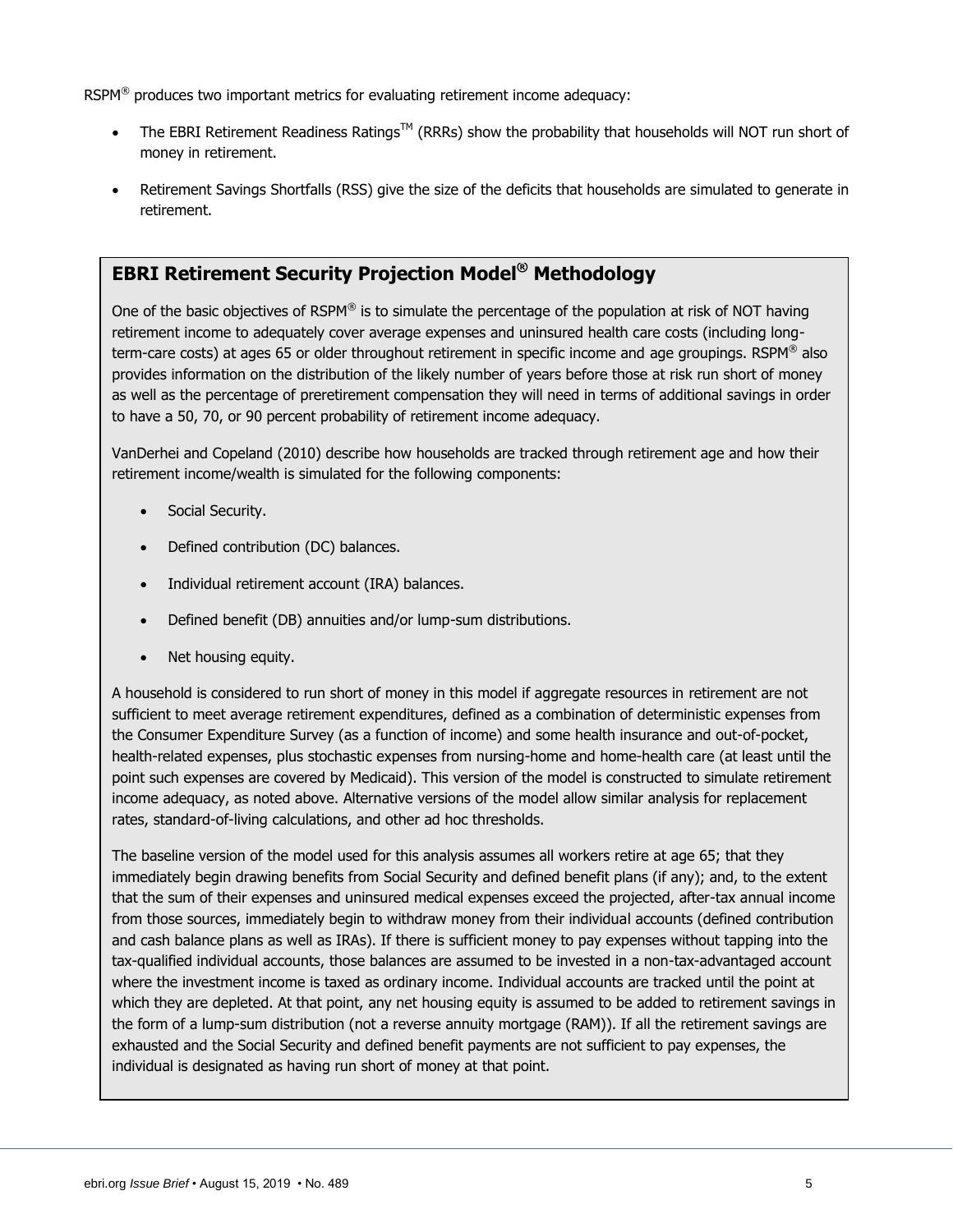### <span id="page-5-0"></span>**Previous Research**

To assist in the evaluation of the role of 401(k) plans, EBRI has used its RSPM® to analyze the potential of 401(k) plans to produce "adequate" income replacement. The analysis provides probabilities of successful retirement (defined below) by income quartile for 401(k) plans. Given that the objective of this analysis typically focuses on the *potential* for 401(k) plans to produce a threshold level of income replacement at retirement, the analysis is limited to individuals who are simulated to have more than 30 years of eligibility to participate (whether or not they actually choose to participate in each of those years) by the time they reach age 65.

Figure 1 summarizes the projections for the percentage of "successful" retirements for 401(k) participants, by income quartile, for those currently ages 25–29 in an automatic enrollment 401(k) plan, assuming no leakages. Workers are assumed to retire at age 65, and all balances are converted into an inflation-adjusted annuity at an annuity purchase price of 18.62 at that point. The annual income provided by this annuity in the first year of retirement is added to the simulated Social Security retirement benefit provided for the worker (spousal benefits are not included), and the combined retirement income is expressed as a percentage of the salary the worker was simulated to have earned at age 64.

One difficulty in evaluating the potential of any type of retirement income source is the determination of the threshold for "success." While there have been a number of attempts to quantify this in the past, there appears to be little consensus on the appropriate level(s). Therefore, this analysis uses four alternative "success" thresholds: attaining 60, 70, 80, and 90 percent (respectively) of the preretirement income replaced by the combination of the annuitized value of the 401(k) accumulations and the primary Social Security benefit amounts.

The simulated analysis for Figure 1 assumes that 401(k) sponsors adopting automatic enrollment provisions also adopt an automatic annual escalation of contributions. Note that while automatic enrollment plans have been in place for a number of years, there has been a substantial increase in the proportion of employers incorporating some type of an automatic escalation feature as a result of the Pension Protection Act of 2006. However, it will be a number of years before these provisions have been in place long enough to accurately assess participant response with respect to items such as opt-out behavior as they approach maximum thresholds and whether participants will retain their current savings rates when they change jobs or simply revert to the default deferral rate in the plan of the new employer. In the current analysis, plans are assumed to have automatic escalation with a 1 percent of compensation increase annually along with the current plan-specific default contribution rates and maximum limits on auto-escalation. Employees are assumed to revert their level of contributions to the default rate when they participate in a new plan and to opt out of automatic escalation in accordance with the probabilities outlined in VanDerhei (September 2007).

The bottom row in the grid for Figure 1 shows that for the lowest income quartile, 92.3 percent of the workers currently ages 25–29 who will have more than 30 years of eligibility for participation in an automatic enrollment 401(k) plan are simulated to be able to replace at least 60 percent of their age-64 salary from their annuitized 401(k) accumulations and Social Security. This percentage decreases somewhat for their higher-income counterparts but goes no lower than 83.2 percent.

The third row from the bottom in the grid for Figure 1 provides the same results when the threshold is increased to 70 percent. As expected, the percentage of workers able to meet this more stringent threshold decreases, and the percentage of those in the lowest income quartile with successful retirements under this analysis is now 86.6 percent. The percentages for the second, third, and fourth income quartiles are somewhat smaller, but none are less than 72.2 percent.

The second row in the Figure 1 grid illustrates the impact of increasing the threshold for success to 80 percent. Again, the progressive nature of the benefit formula in Social Security produces a much higher probability of success for the lowest income quartile (76.5 percent) than the highest income quartile (60.7 percent). The top row provides similar results for a 90 percent real replacement rate threshold. In this case the probabilities range from 64.5 percent for the lowest income quartile to 51.0 percent for the highest income quartile.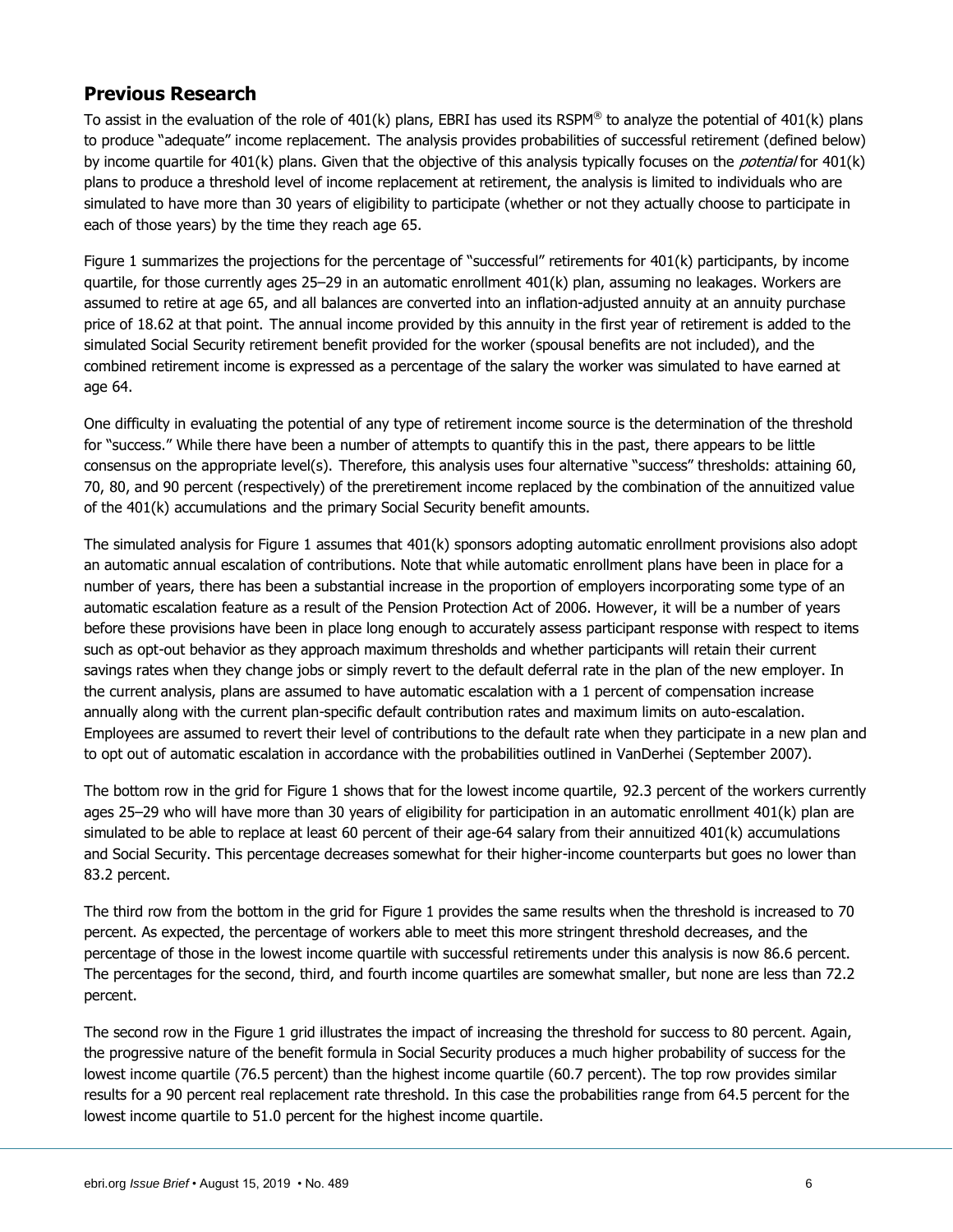

In analysis for 2014 ERISA Advisory Council testimony,<sup>4</sup> EBRI focused on the impact of the following three leakages on 401(k) accumulations:

- Cashouts.
- Plan loan defaults.
- Hardship withdrawals accompanied by a six-month suspension of contributions.

Figure 2 builds on Figure 1 by showing how much the three leakages described above — in combination with each other — would reduce the proportion of workers in each cohort who succeed in meeting the specified real replacement rate thresholds. For example, the upper left-hand grid of Figure 2 shows that 9.9 percent fewer workers currently ages 25–29 within the lowest income quartile reach the 90 percent real replacement rate threshold if all three leakages are present (vs. if none are present). The probability of success decreases by 8.8 percent for the lowest-income-quartile 401(k) participants if we only impose an 80 percent real replacement rate threshold, by 7.9 percent at the 70 percent threshold, and by 5.6 percent at the 60 percent threshold.

Figure 3 shows the same impact as that presented in Figure 2, but this time the output metric is the percentage of those not reaching the threshold replacement rate when leakages exist who would reach the threshold replacement rate if the leakages were eliminated. Once again using the lowest income quartile at a 90 percent real replacement rate threshold, 64.5 percent of this cohort are projected to have a "successful" retirement outcome in the absence of leakages (Figure 1), but nearly 1 in 10 (9.9 percent) would end up with something less than 90 percent in the presence of all three leakages (Figure 2). Said another way, 54.6 percent of them would reach the 90 percent threshold when all three leakages are considered and 45.4 percent would not. Of those 45.4 percent, 21.8 percent (9.9/45.4) would reach the threshold if the leakages were removed.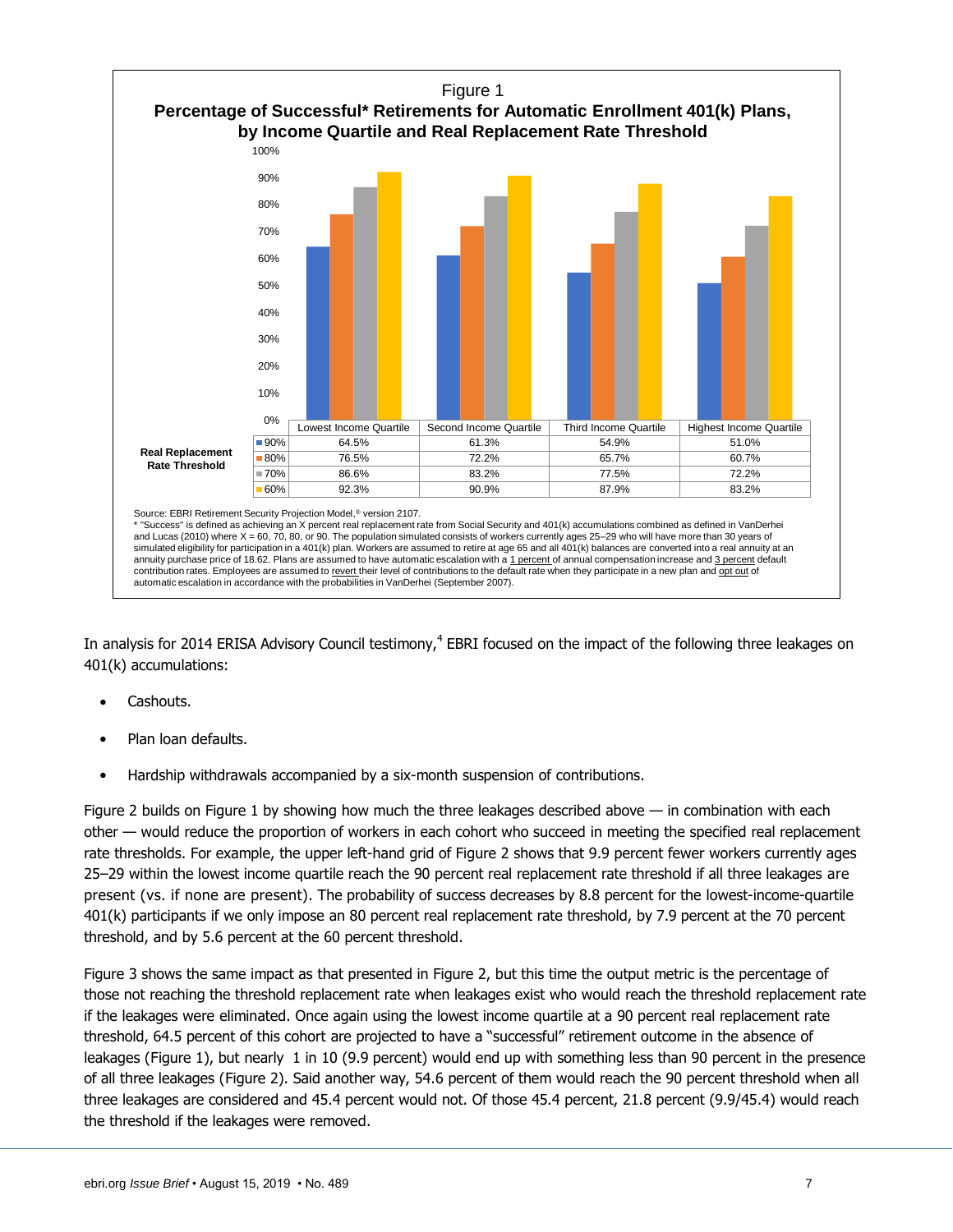The 21.8 percent value is shown in the upper left-hand side of the grid for Figure 3. This increases to 27.3 percent when analyzed at the lower 80 percent real replacement rates, 37.1 percent at a 70 percent real replacement rate, and 41.9 percent if the threshold is reduced to a 60 percent real replacement rate. Similar values are also shown in Figure 3 for those in the second, third, and highest income quartile, but the impact is less as the income quartile increases.

In an attempt to isolate how much of this might be attributed to each of the three leakages, figures 4, 5, and 6 provide a similar analysis as that shown in Figure 2 but for each of the three leakages individually. Figure 4 shows the impact comparison between no leakages vs. leakage due to defaults on plan loans. It finds that while all three leakages result in a 9.9 percent reduction in the percentage of workers reaching the 90 percent real replacement rate, defaults from loans alone only reduce the percentage by 1.4 percent.

In contrast, Figure 5 shows that when leakage due to hardship withdrawals is considered on its own, the percentage of workers reaching the 90 percent real replacement rate declines by 3.2 percent.

However, when only leakage from cashouts at job change are considered in Figure 6, 5.7 percent of workers who would have otherwise reached the 90 percent real replacement rate now fail to do so.



\* "Success" is defined as achieving an X percent real replacement rate from Social Security and 401(k) accumulations combined as defined in VanDerhei and Lucas (2010) where X = 60, 70, 80, or 90. The population simulated consists of workers currently ages 25–29 who will have more than 30 years of simulated eligibility for participation in a 401(k) plan. Workers are assumed to retire at age 65 and all 401(k) balances are converted into a real annuity at an annuity purchase price of 18.62. Plans are assumed to have automatic escalation with a 1 percent of annual compensation increase and 3 percent default contribution rates. Employees are assumed to revert their level of contributions to the default rate when they participate in a new plan and opt out of automatic escalation in accordance with the probabilities in VanDerhei (September 2007).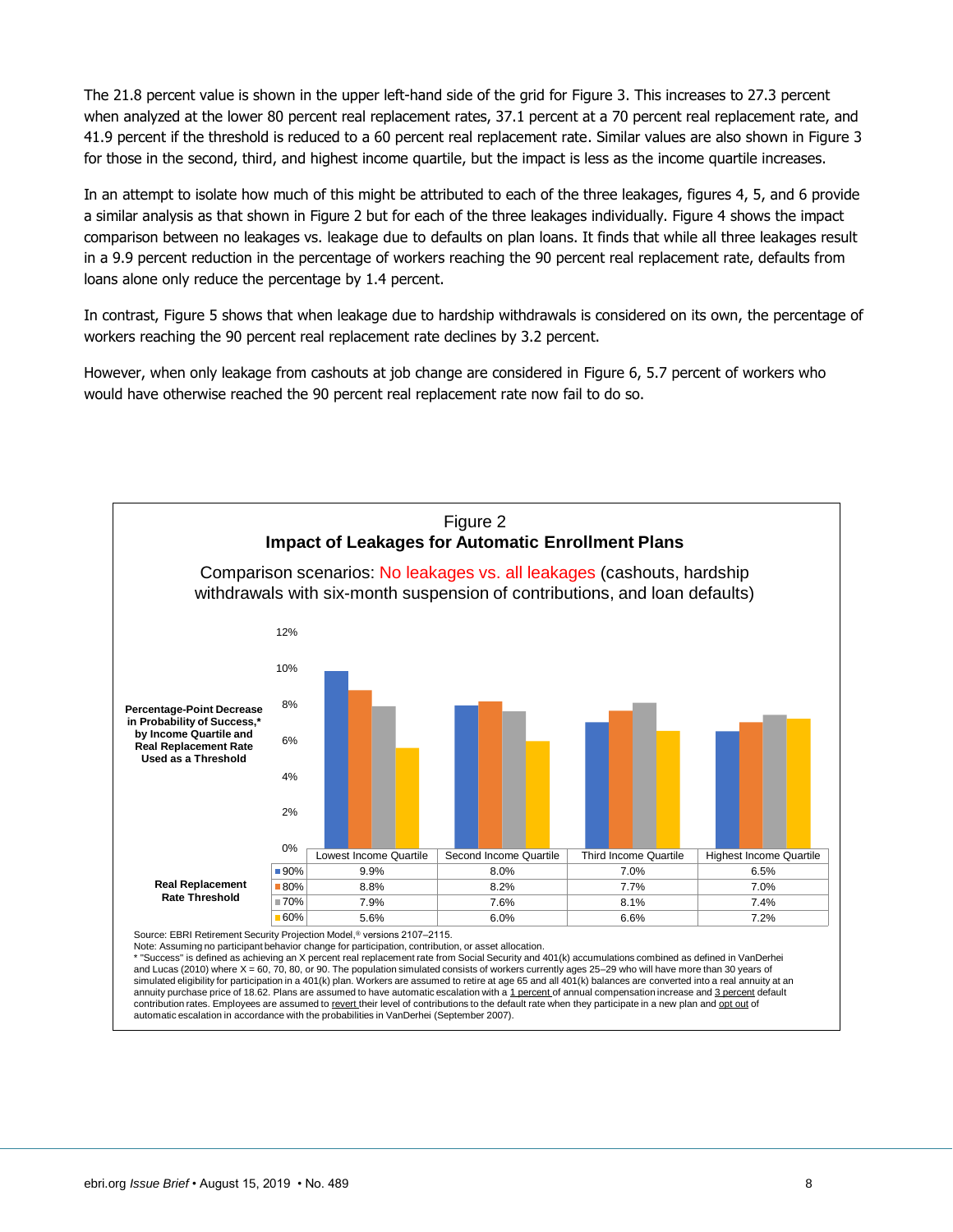

Source: EBRI Retirement Security Projection Model,<sup>®</sup> versions 2107-2115.

Note: Assuming no participant behavior change for participation, contribution, or asset allocation. "Success" is defined as achieving an X percent real replacement rate from Social Security and 401(k) accumulations combined as defined in VanDerhei and Lucas (2010) where X = 60, 70, 80, or 90. The population simulated consists of workers currently ages 25–29 who will have more than 30 years of simulated eligibility for participation in a 401(k) plan. Workers are assumed to retire at age 65 and all 401(k) balances are converted into a real annuity at an annuity purchase price of 18.62. Plans are assumed to have automatic escalation with a 1 percent of annual compensation increase and 3 percent default contribution rates. Employees are assumed to revert their level of contributions to the default rate when they participate in a new plan and ont out of automatic escalation in accordance with the probabilities in VanDerhei (September 2007).



Source: EBRI Retirement Security Projection Model,<sup>®</sup> versions 2107-2115. Note: Assuming no participant behavior change for participation, contribution, or asset allocation.

\* "Success" is defined as achieving an X percent real replacement rate from Social Security and 401(k) accumulations combined as defined in VanDerhei and Lucas (2010) where X = 60, 70, 80, or 90. The population simulated consists of workers currently ages 25–29 who will have more than 30 years of simulated eligibility for participation in a 401(k) plan. Workers are assumed to retire at age 65 and all 401(k) balances are converted into a real annuity at an annuity purchase price of 18.62. Plans are assumed to have automatic escalation with a 1 percent of annual compensation increase and 3 percent default contribution rates. Employees are assumed to revert their level of contributions to the default rate when they participate in a new plan and ont out of automatic escalation in accordance with the probabilities in VanDerhei (September 2007).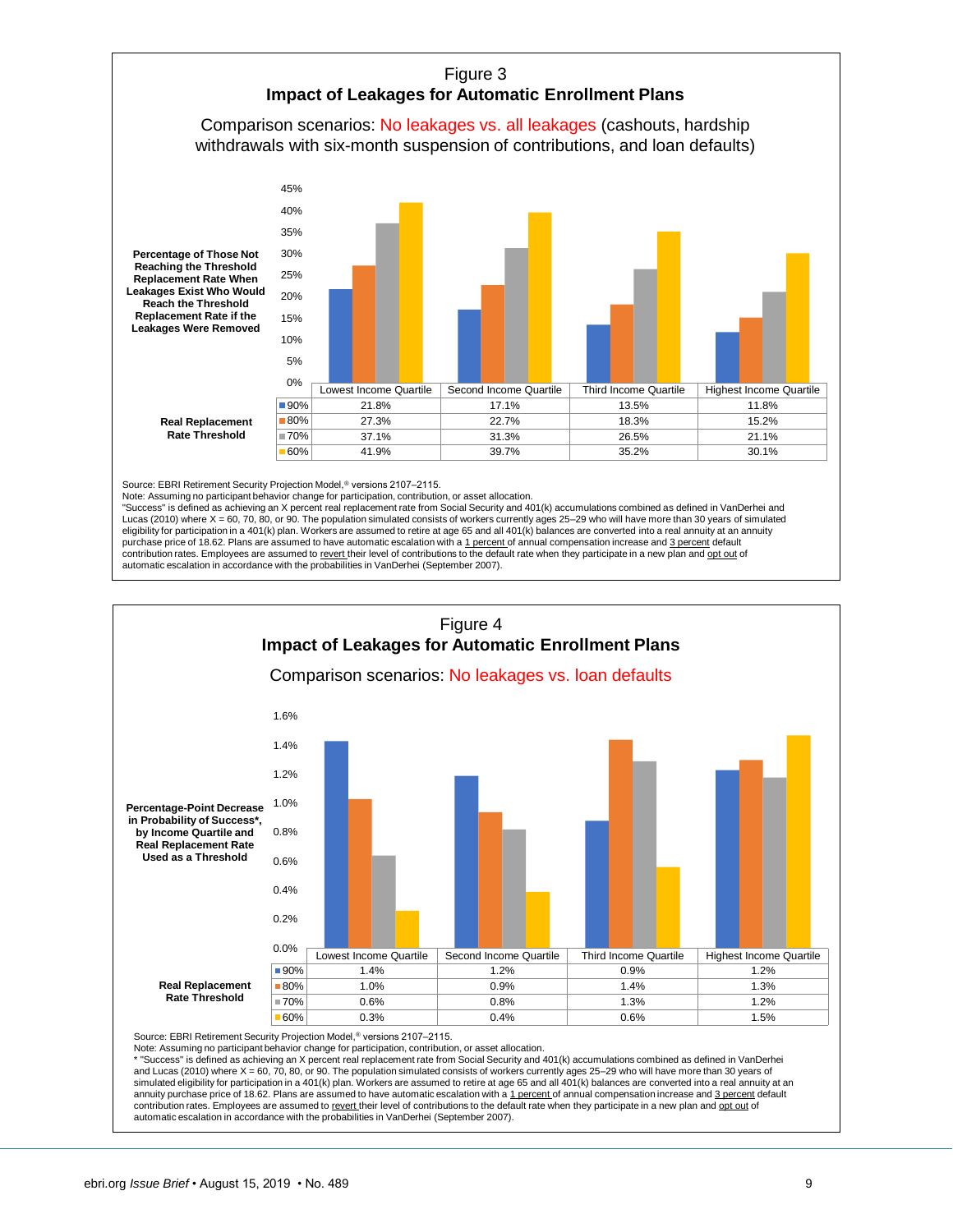

Source: EBRI Retirement Security Projection Model,<sup>®</sup> versions 2107-2115.

Note: Assuming no participant behavior change for participation, contribution, or asset allocation.<br>\* "Success" is defined as achieving an X percent real replacement rate from Social Security and 401(k) accumulations combi and Lucas (2010) where  $X = 60$ , 70, 80, or 90. The population simulated consists of workers currently ages 25–29 who will have more than 30 years of simulated eligibility for participation in a 401(k) plan. Workers are assumed to retire at age 65 and all 401(k) balances are converted into a real annuity at an annuity purchase price of 18.62. Plans are assumed to have automatic escalation with a 1 percent of annual compensation increase and 3 percent default contribution rates. Employees are assumed to revert their level of contributions to the default rate when they participate in a new plan and opt out of automatic escalation in accordance with the probabilities in VanDerhei (September 2007).



Source: EBRI Retirement Security Projection Model,<sup>®</sup> versions 2107-2115.

Note: Assuming no participant behavior change for participation, contribution, or asset allocation.<br>\* "Success" is defined as ashining as Y ass

\* "Success" is defined as achieving an X percent real replacement rate from Social Security and 401(k) accumulations combined as defined in VanDerhei and Lucas (2010) where X = 60, 70, 80, or 90. The population simulated consists of workers currently ages 25–29 who will have more than 30 years of simulated eligibility for participation in a 401(k) plan. Workers are assumed to retire at age 65 and all 401(k) balances are converted into a real annuity at an annuity purchase price of 18.62. Plans are assumed to have automatic escalation with a 1 percent of annual compensation increase and 3 percent default contribution rates. Employees are assumed to revert their level of contributions to the default rate when they participate in a new plan and opt out of automatic escalation in accordance with the probabilities in VanDerhei (September 2007).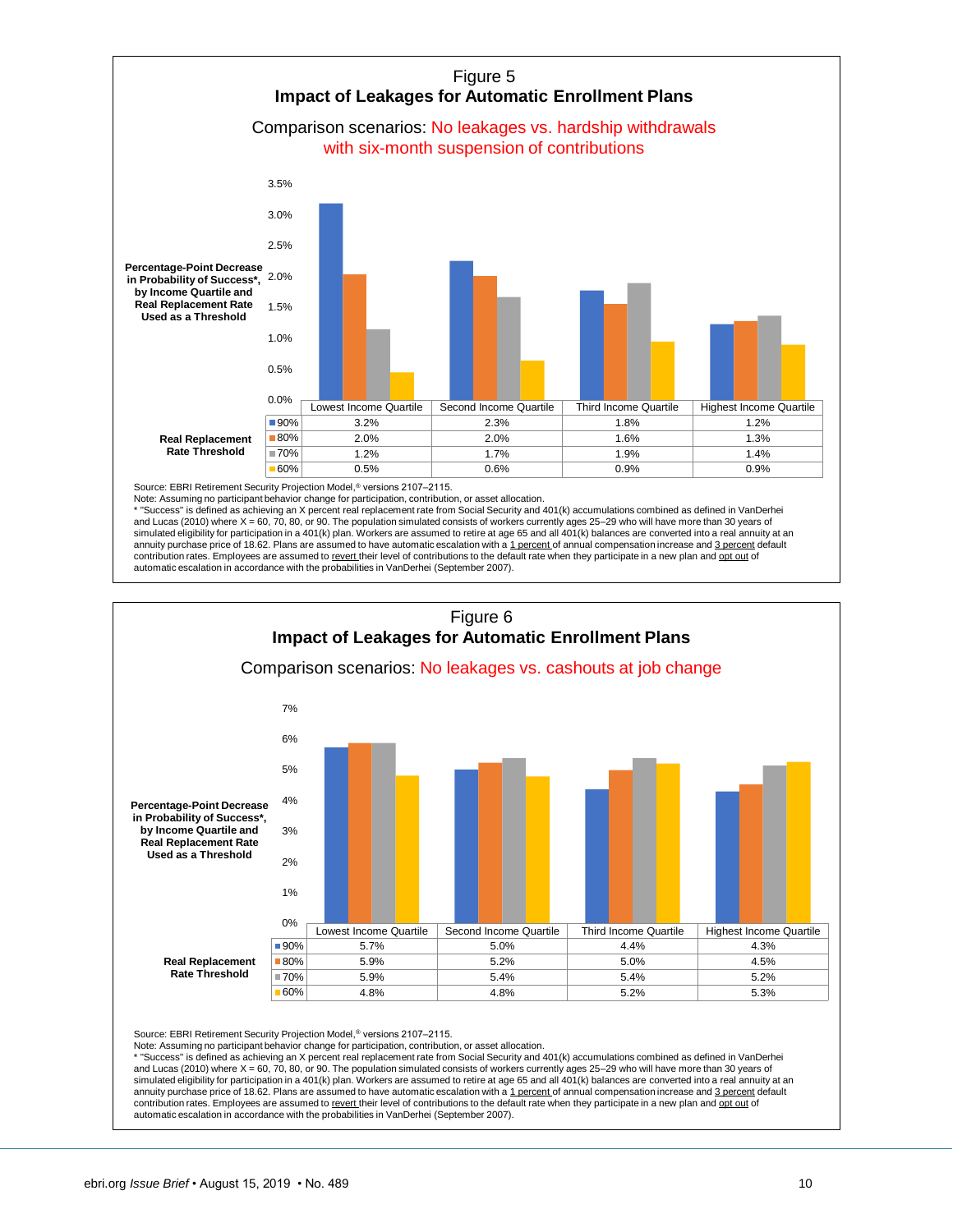Figures 7, 8, and 9 apply the same output metric as Figure 3, showing the percentage of those who would reach given threshold replacement rates should certain types of leakages be removed.

Figure 7 shows the comparison between no leakages vs. the impact of plan loan defaults. The impact on the lowest income quartile varies between 3.2 and 4.5 percent (depending on the level of the real replacement rate threshold). The values typically remain below 5 percent for the higher income cohorts with the exception of the highest income quartile, which at a 60 percent real replacement rate threshold reaches 8.1 percent.

The comparison scenario in Figure 8 is no leakages vs. hardship withdrawals with a six-month suspension of contributions. The impact on the lowest income quartile ranges between 5.5 and 8.2 percent (depending on the level of the real replacement rate threshold). The values drop substantially for the highest income quartile, with a range of 2.4 to 5.1 percent.

Figure 9 compares the no-leakages scenario with one that includes probabilistic cashouts (as a function of age and account balance) at job change. The values shown on this graph are much greater than those in figures 7 or 8, indicating that cashouts at job change have a much more serious impact on 401(k) accumulation than either plan loan defaults or hardship withdrawals (even with the impact of a six-month suspension of contributions included). The values for the lowest income quartile range from 13.9 percent at the 90 percent real replacement threshold to 38.3 percent at the 60 percent threshold. Not surprisingly, the impact is smaller as the level of income increases. The range for the highest income quartile is 8.1 percent at the 90 percent real replacement threshold to 23.9 percent at the 60 percent threshold.



Note: Assuming no participant behavior change for participation, contribution, or asset allocation. "Success" is defined as achieving an X percent real replacement rate from Social Security and 401(k) accumulations combined as defined in VanDerhei and Lucas (2010) where X = 60, 70, 80, or 90. The population simulated consists of workers currently ages 25-29 who will have more than 30 years of simulated eligibility for participation in a 401(k) plan. Workers are assumed to retire at age 65 and all 401(k) balances are converted into a real annuity at an annuity purchase price of 18.62. Plans are assumed to have automatic escalation with a 1 percent of annual compensation increase and 3 percent default contribution rates. Employees are assumed to revert their level of contributions to the default rate when they participate in a new plan and opt out of automatic escalation in accordance with the probabilities in VanDerhei (September 2007).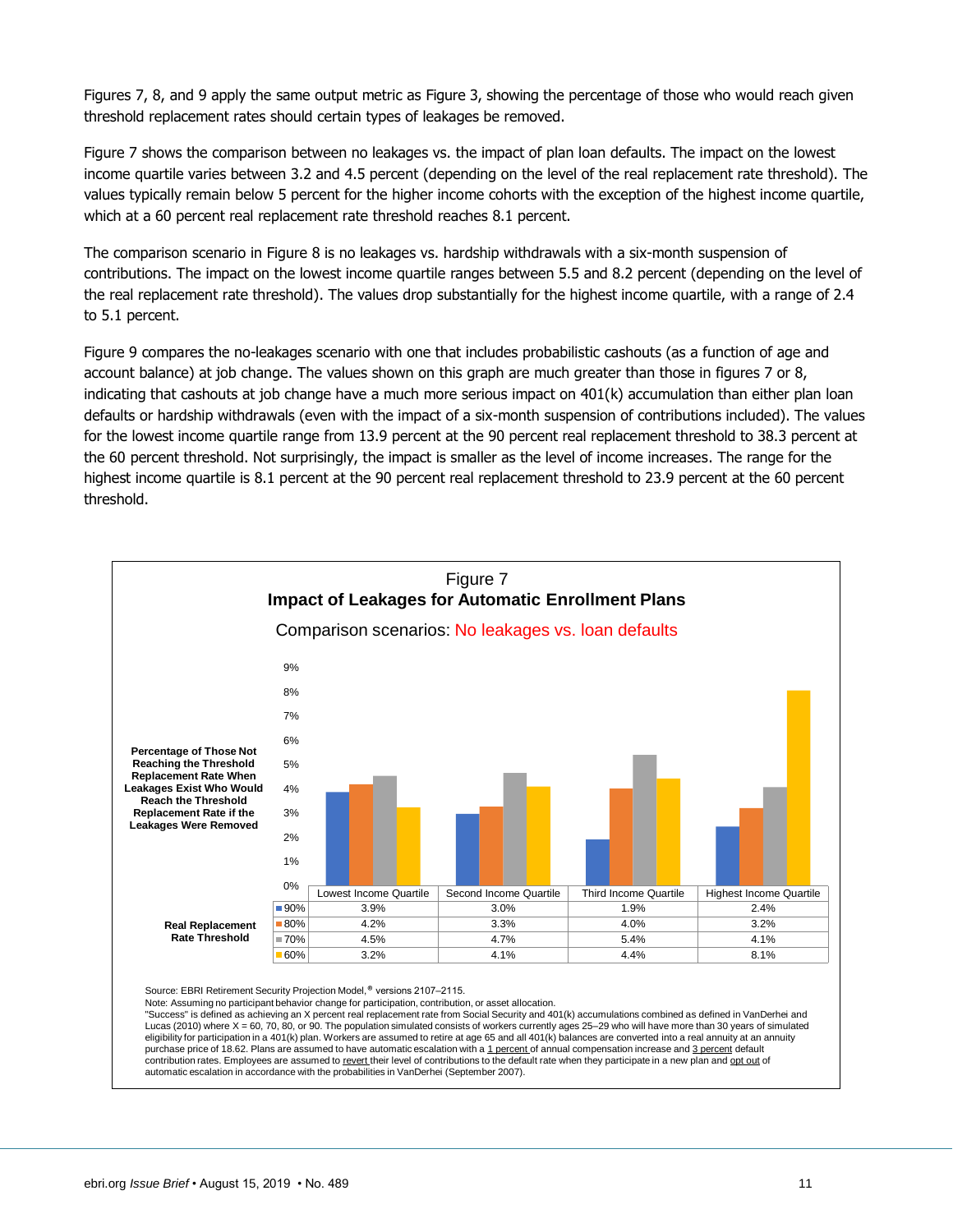

Source: EBRI Retirement Security Projection Model,<sup>®</sup> versions 2107-2115.

Note: Assuming no participant behavior change for participation, contribution, or asset allocation.

"Success" is defined as achieving an X percent real replacement rate from Social Security and 401(k) accumulations combined as defined in VanDerhei and Lucas (2010) where X = 60, 70, 80, or 90. The population simulated consists of workers currently ages 25–29 who will have more than 30 years of simulated<br>eligibility for participation in a 401(k) plan. Workers are assumed purchase price of 18.62. Plans are assumed to have automatic escalation with a 1 percent of annual compensation increase and 3 percent default contribution rates. Employees are assumed to revert their level of contributions to the default rate when they participate in a new plan and ont out of automatic escalation in accordance with the probabilities in VanDerhei (September 2007).



Source: EBRI Retirement Security Projection Model,® versions 2107–2115.

Note: Assuming no participant behavior change for participation, contribution, or asset allocation.

"Success" is defined as achieving an X percent real replacement rate from Social Security and 401(k) accumulations combined as defined in VanDerhei and Lucas (2010) where X = 60, 70, 80, or 90. The population simulated consists of workers currently ages 25–29 who will have more than 30 years of simulated<br>eligibility for participation in a 401(k) plan. Workers are assumed purchase price of 18.62. Plans are assumed to have automatic escalation with a 1 percent of annual compensation increase and 3 percent default contribution rates. Employees are assumed to revert their level of contributions to the default rate when they participate in a new plan and ont out of automatic escalation in accordance with the probabilities in VanDerhei (September 2007).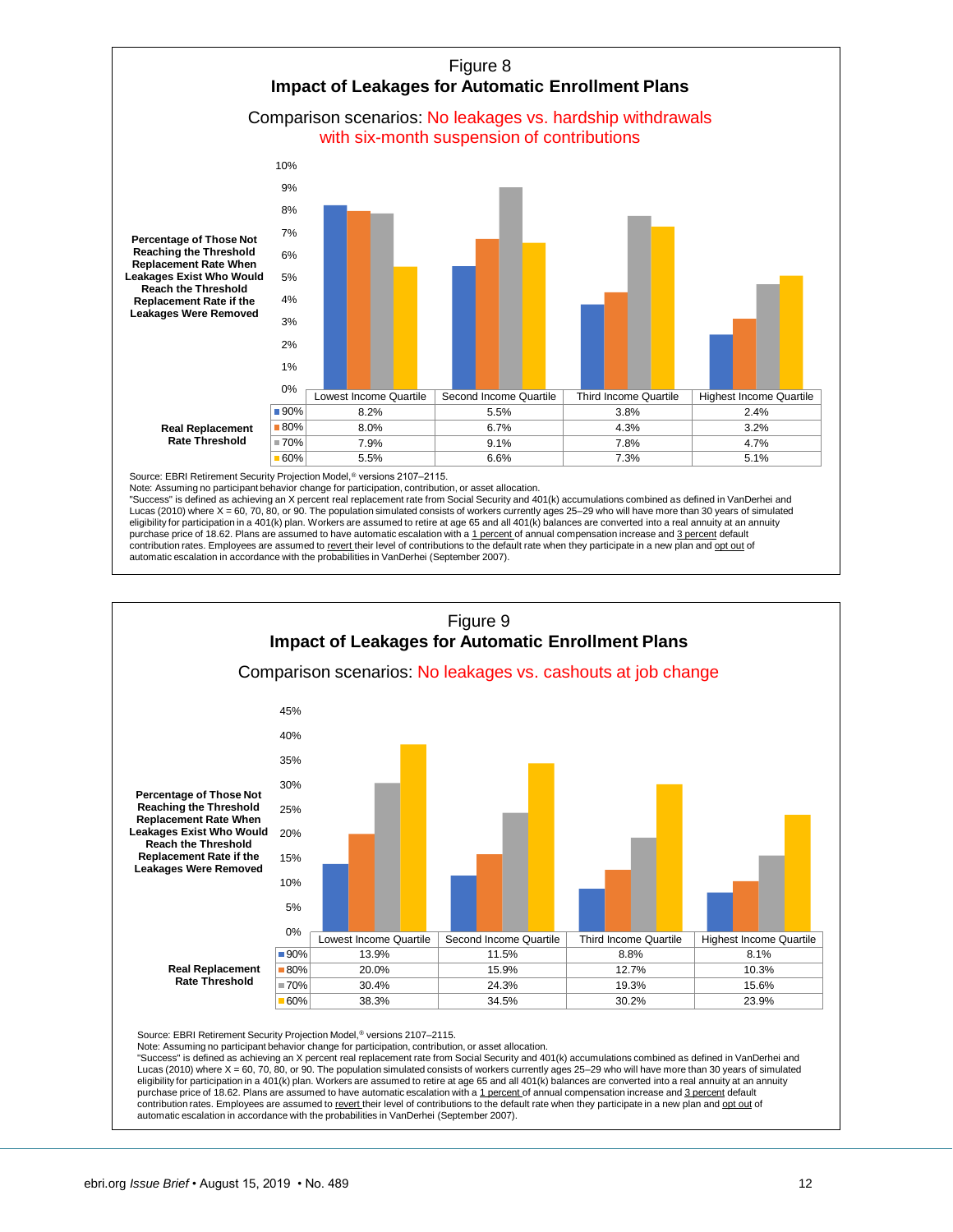A summary of the results for an 80 percent real replacement rate is shown in Figure 10. It shows that removing all leakage could result in as many as 27.3 percent more participants achieving "retirement success" for the lowest income quartile. For the highest income quartile, 15.2 percent more achieve "retirement success." <sup>5</sup> Within each income quartile in Figure 10 the overall impact of leakage is decomposed into its component parts for loan defaults, hardship withdrawals (with an attendant six-month suspension in contributions), and cashouts. In each income quartile, the impact of cashouts is significantly greater than the other two components combined. For the lowest income quartile, the elimination of cashouts by itself would be enough to boost the account balances of 20 percent of those not attaining an 80 percent real replacement rate to an amount sufficient for them to attain the threshold. In other words, Figure 10 suggests that from a policy perspective, a focus on reducing cashouts would be much more impactful than reducing loans or hardship withdrawals. It should be noted, however, that these results do not consider any potential reduction in contributions on behalf of workers who might, knowing that monies would not be available for hardship situations, decide to reduce or even cease contributing to these plans.



Source: EBRI Retirement Security Projection Model,® versions 2107–2115.

Note: Assuming no participant behavior change for participation, contribution, or asset allocation. "Success" is defined as achieving an 80 percent real replacement rate from Social Security and 401(k) accumulations combined as defined in VanDerhei

and Lucas (2010). The population simulated consists of workers currently ages 25–29 who will have more than 30 years of simulated eligibility for participation in a 401(k) plan. Workers are assumed to retire at age 65 and all 401(k) balances are converted into a real annuity at an annuity purchase price of 18.62. Plans are assumed to have automatic escalation with a 1 percent of annual compensation increase and 3 percent default contribution rates. Employees are assumed to revert their level of contributions to the default rate when they participate in a new plan and opt out of automatic escalation in accordance with the probabilities in VanDerhei (September 2007).

### <span id="page-12-0"></span>**Framing the Cashout Leakage Problem**

Figure 11 provides an estimate of the cashout leakage by year in billions of 2015 dollars. It uses the same simulation model described above for the 2014 ERISA Advisory Council testimony but expands to all ages (not just those currently ages 25–29). For 2015, it is estimated that \$92.4 billion was lost due to leakages from cashouts. Estimates were also provided back to year 2009 by a back-cast as a function of active participants and average account balances.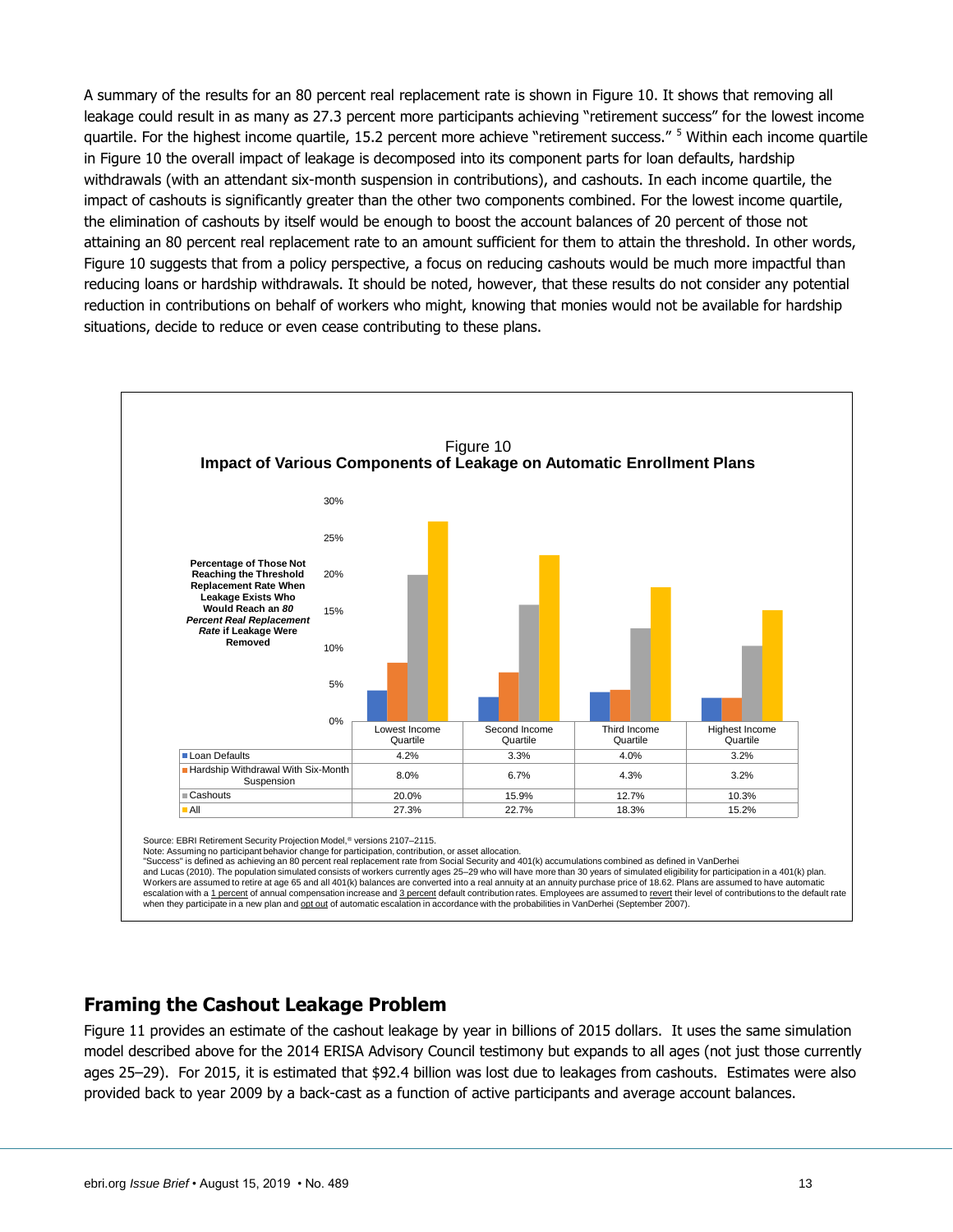

### <span id="page-13-0"></span>**Auto Portability as a Stand-Alone Retirement Savings Public Policy Initiative**

#### <span id="page-13-1"></span>**High-Level, Systemic Benefits**

Although the research shown in Figure 10 is useful in quantifying the relative impact of the various leakage components, it suffers from the limitation that it, like many other retirement readiness models, assumes that a specific, threshold real replacement rate would apply to all participants. In contrast, the analysis in Figure 12 utilizes both the accumulation and decumulation modules in RSPM® and reframes the output to show changes in the size of the deficits that households are simulated to generate in retirement. Specifically, it provides the percentage reductions in Retirement Savings Shortfalls (with long-term-care costs considered) for households in various groups by age and future defined contribution plan eligibility years, assuming that a full auto portability system were established. <sup>6</sup>

In such a system, an inactive participant's retirement account from a former employer's retirement plan would be automatically combined with their active account in a new employer's plan. The impact of full implementation of this concept (regardless of the level of the account balance at the time of job change) would be significantly larger for younger cohorts who would, of course, have more time to benefit from the cessation of cashouts. Focusing on participants ages 35–39, the size of their deficit would decline by:

- 17 percent for those with 1–9 years of future eligibility in a defined contribution plan.
- 19 percent for those with 10–19 years of future eligibility.
- 23 percent for those with 20 or more years of future eligibility.

Although the results in Figure 12 show that the potential benefits from a full auto portability system would be substantial in terms of reducing retirement deficits (especially for younger cohorts), any analysis using RSS will tell only part of the story since households who were not simulated to run short of money in retirement in the baseline analysis will not be included in the results. However, as part of a presentation at the Financial Services Roundtable event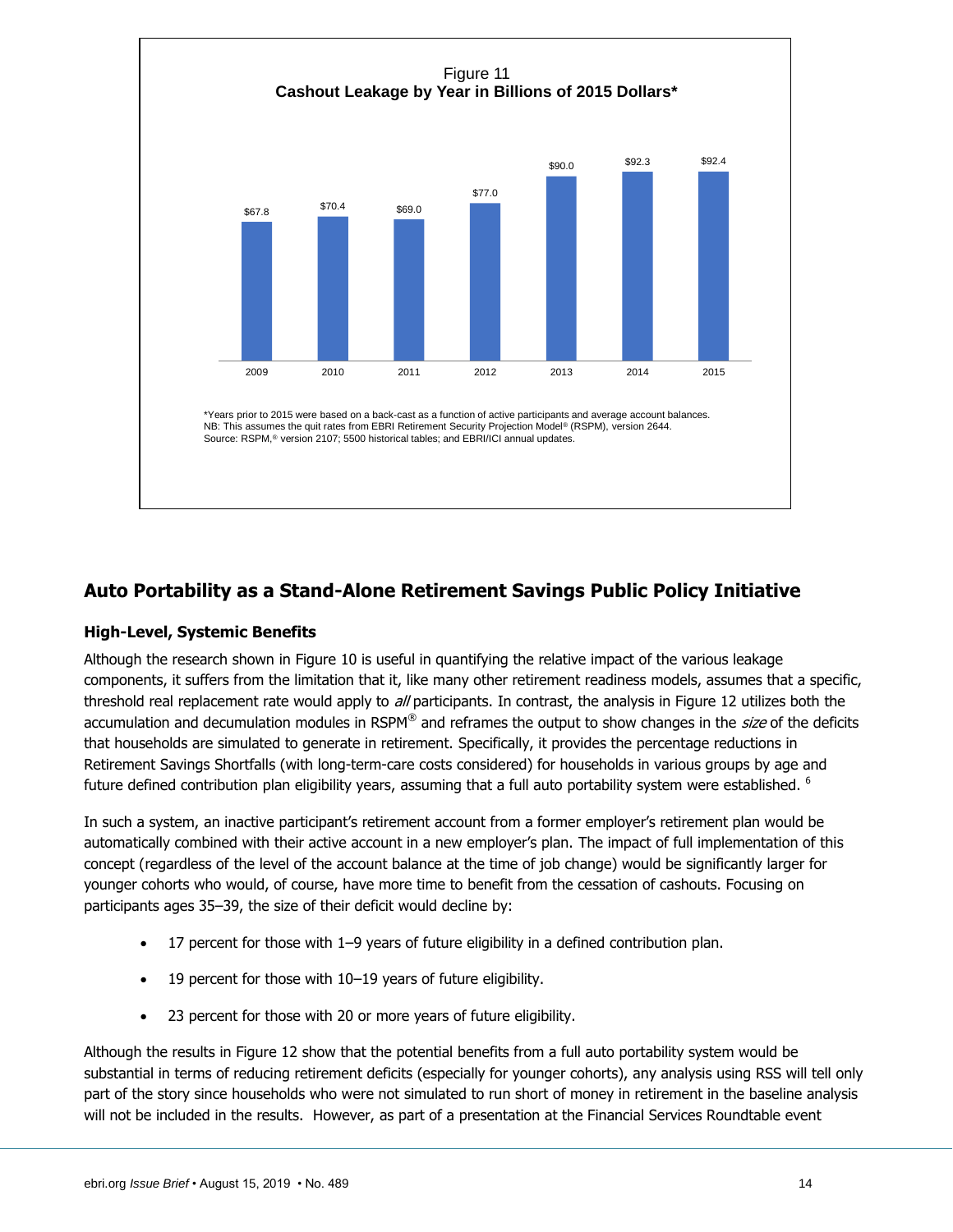"Retirement Plan Portability & Public Policy: Unlocking the potential in portability," EBRI simulated three scenarios to show the full impact of auto portability on the present value of accumulations at age 65:

- In the first scenario (FULL auto portability) every participant is assumed to consolidate their savings in their new employer plan every time they change jobs, i.e. all participants arrive at age 65 with one account. Any leakage in this scenario is limited to hardship withdrawals.
- In the second scenario (partial auto portability) every participant with less than \$5,000 (indexed for inflation) consolidates their savings in their new employer plan every time they change jobs. Again, any leakage in this scenario is limited to hardship withdrawals.
- In the third scenario (status quo), in addition to hardship withdrawals, there is a participant-specific probability of cashing out and loan default leakage at job change.

Figure 13 shows the impact of auto portability over time by simulating the present value of additional accumulations (savings) at age 65 (or the end of the time horizon if earlier). After the scenarios were in place for 10 years, there would be a projected increase (relative to the status quo scenario) of \$266 billion (in 2017 dollars) under partial auto portability and \$472 billion under full auto portability. The relative difference continues to increase, and after 40 years, the projected increases would be \$1,509 billion under the partial auto portability scenario and \$1,987 billion under the full auto portability scenario.

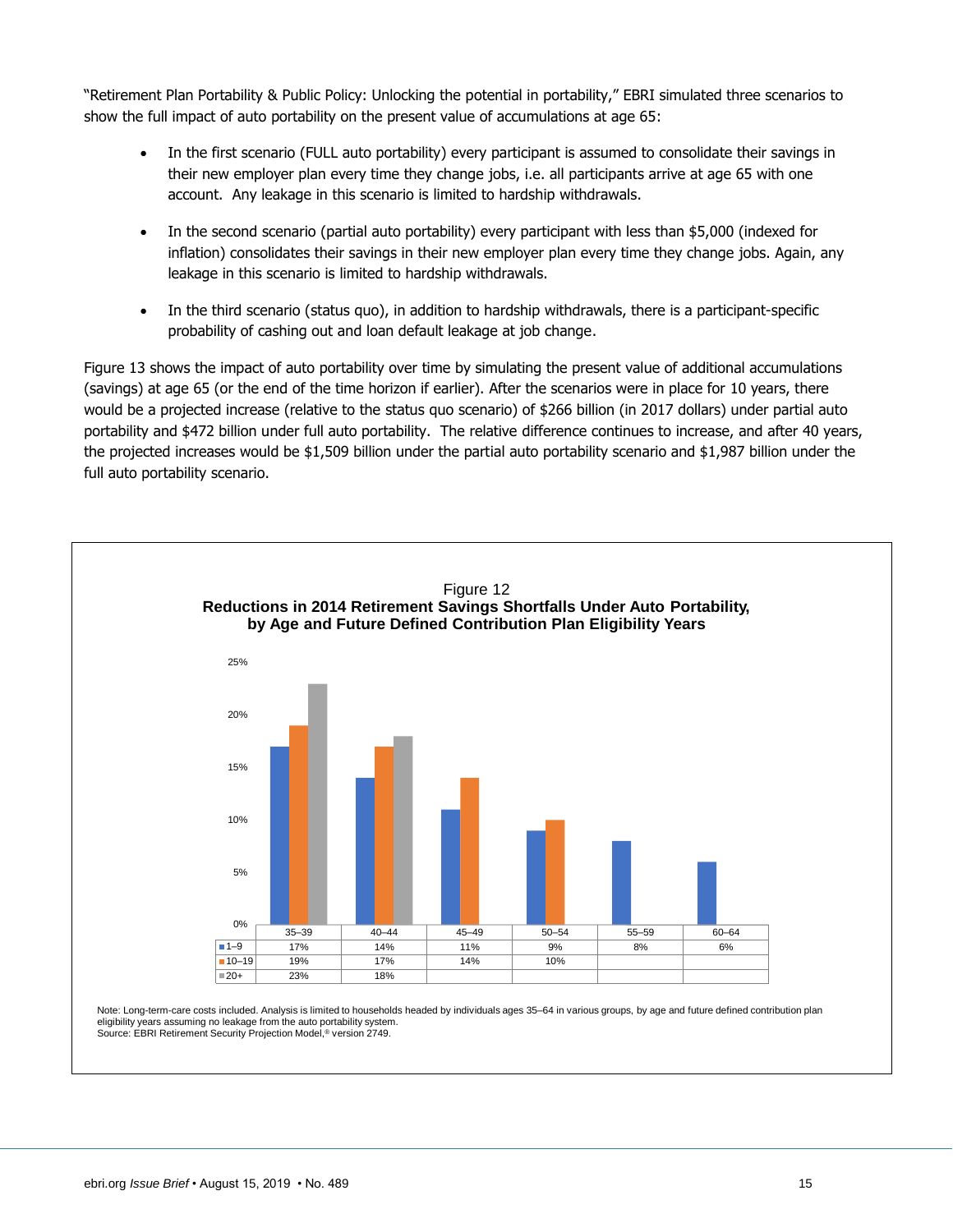

Figure 14 provides a similar analysis with the impact of auto portability on additional savings at age 65, broken out by current age. As expected, those closest to retirement would see a smaller impact: participants currently 55–64 are projected to have an additional \$41 billion under the partial auto portability scenario while those currently 25–34 are projected to have an additional \$659 billion. Under the full auto portability scenario, the numbers increase to \$74 billion for those 55–64 and \$847 billion for those 25–34.

Figure 15 shows the impact of the partial auto portability scenarios by current age and age-specific income quartile. Within each age cohort there is a negative correlation with income quartile as expected. For those currently 25–34, the lowest income quartile is projected to have a 24.6 percent increase in balances while the highest income quartile is projected to have a 21.0 percent increase.

Figure 16 shows a similar analysis for the full auto portability scenario. Given that the benefits would potentially accrue to anyone at job change (not just those with balances under the \$5,000 indexed threshold), one would expect larger absolute values than in Figure 15 as well as a larger impact of income quartiles within an age cohort. For those currently 25–34, the lowest income quartile is projected to have a 35.5 percent increase in balances while the highest income quartile is projected to have a 25.7 percent increase.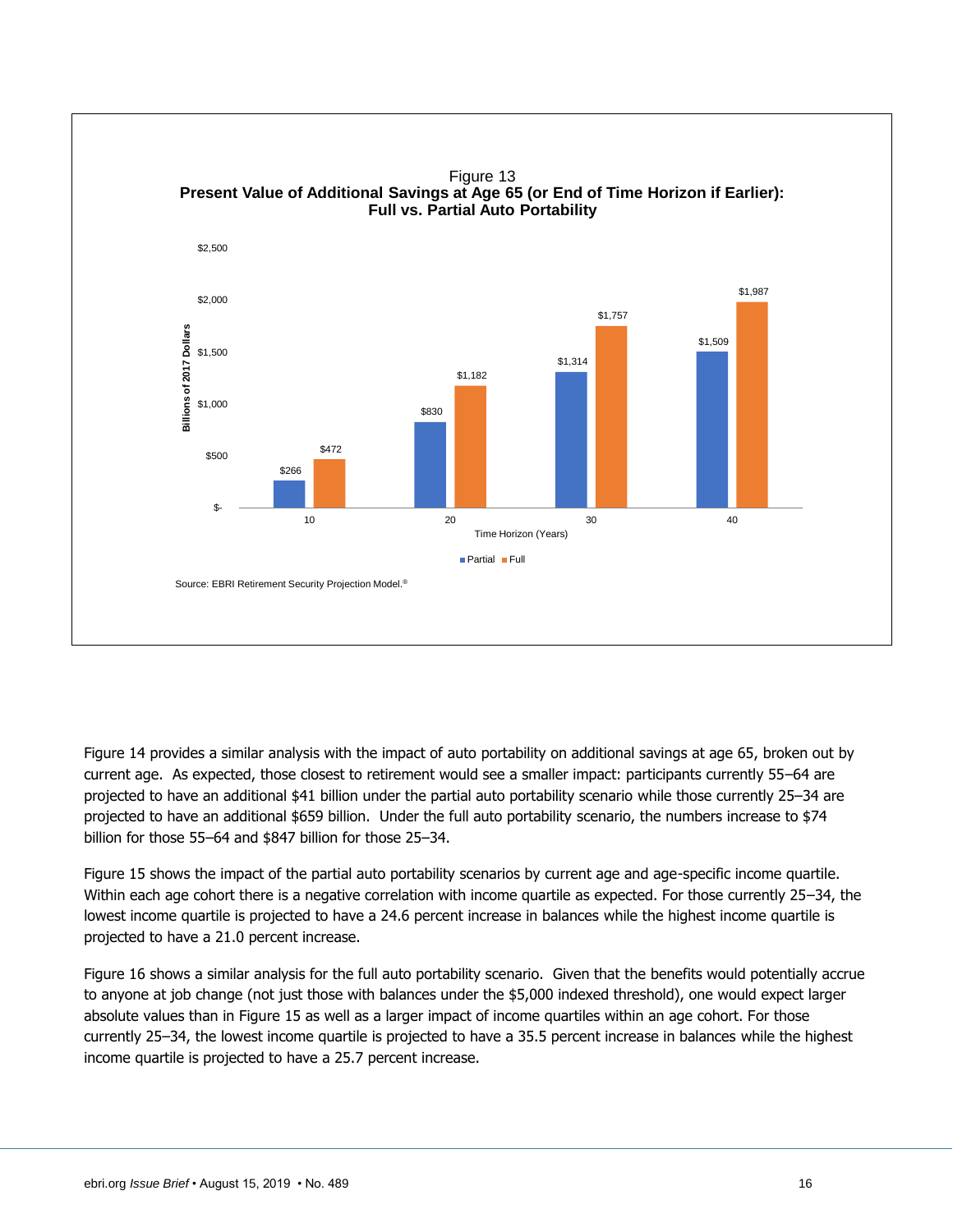

Figure 15 **Increase in Aggregate Balances at Age 65 as a Result of Implementing Partial Auto Portability, by Age and Age**‐**Specific Income Quartile**

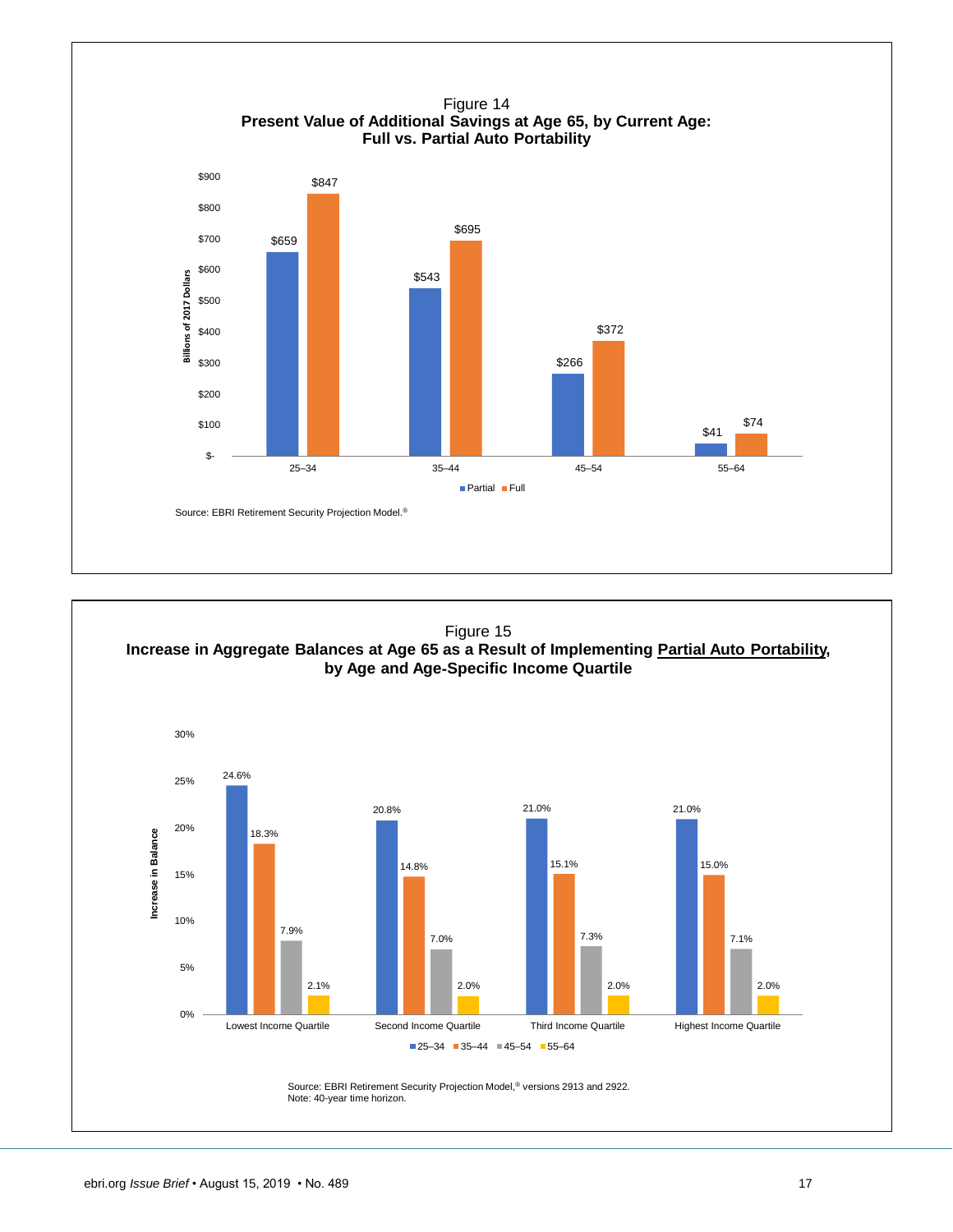

#### <span id="page-17-0"></span>**Benefits to Specific Demographic Segments**

Figure 17 shows the impact of auto portability on retirement deficits for four gender/family categories. The analysis is displayed as a function of years of future eligibility for defined contribution plans; however, to analyze the impact of auto portability, households with no future years of eligibility are excluded. Even for the case where households have only 1–10 future years of eligibility, Figure 17 shows significant decreases in retirement deficits. The decreases range from 13 percent for single females to 29 percent for married households where the female dies first. As expected, the level of the decreases becomes more significant for those with more years of future eligibility. For households with 21– 30 years of future eligibility, the decreases range from 21 percent for single females to 38 percent for married households where the female dies first.

#### <span id="page-17-1"></span>**Benefits to Automatic-Enrollment-Enabled DC Plans/Assisting in the Ongoing Shift From DB to DC**

Figures 18 and 19 show the median of the final-average defined benefit plan generosity parameters that would be needed for equivalence with automatic enrollment 401(k) plans, assuming a full auto portability scenario for the 401(k) plans (but not the defined benefit plans). As expected, the impact of auto portability would be greatest among the lowest income quartile given their lower account balances and the negative correlation between account balances and cashout activity. For example, for those in the lowest income quartile, the median defined benefit (DB) accrual that males (Figure 18) with 21-30 years of plan eligibility would need in order to have the same retirement income that they are projected to have with a 401(k) plan is 2.3 percent of final compensation. The results are even more dramatic for males in the lowest income quartile with only 11–20 years of plan eligibility. In this case, the break-even rate is 3.1 percent.

Assuming the auto portability scenario for 401(k) plans, the results for those with only 1–10 years of eligibility are at least 6.2 percent for all income quartiles for males (Figure 18) and at least 5.9 percent for females (Figure 19). This reflects the larger propensity for those who end up in this category to have shorter tenure positions and hence lower account balances at job change.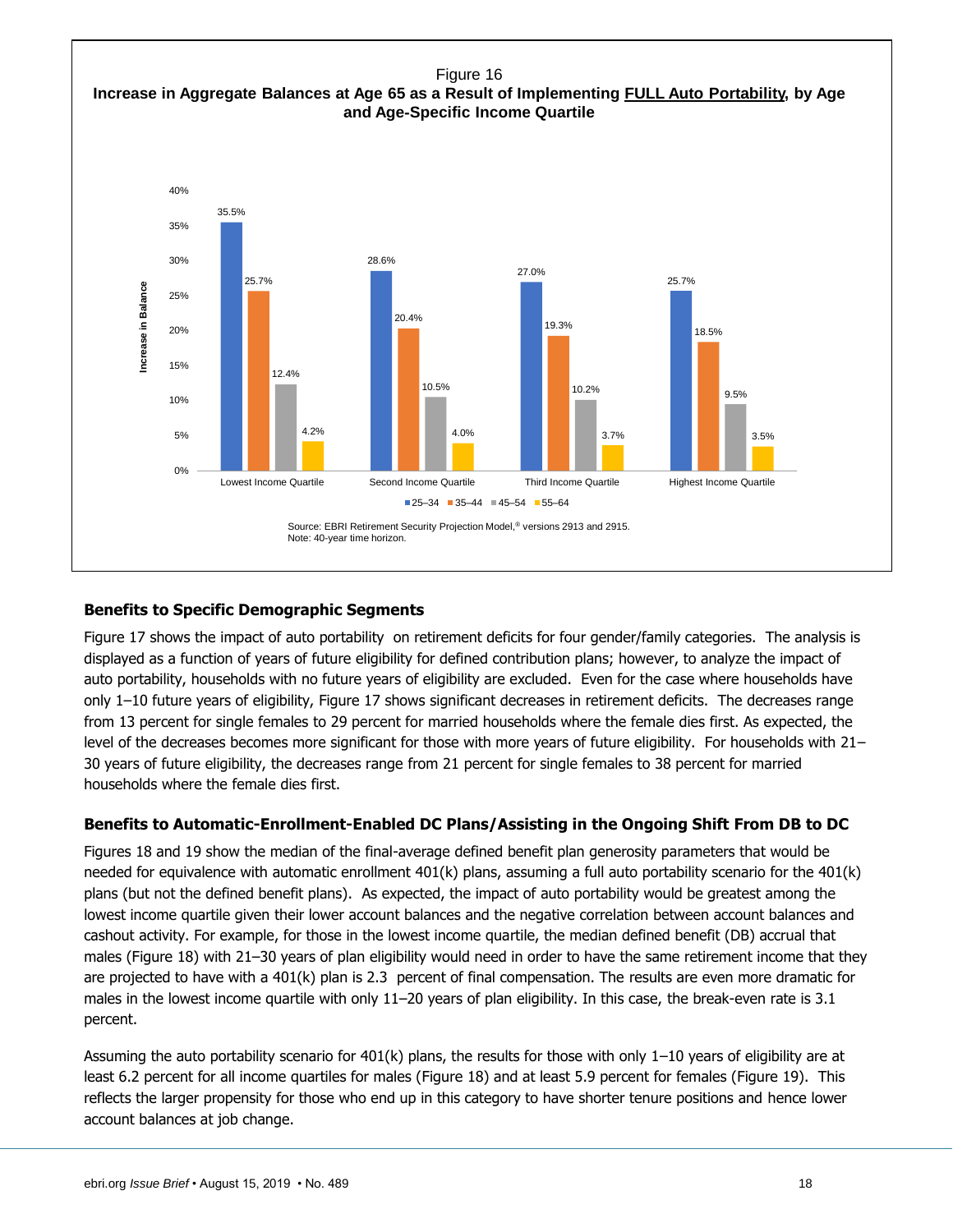



Assumptions: historical rates of return; fees of 0.78%; average wage growth 3.9% until age 55 and 2.8% thereafter; participation<br>probability = (1+unconditional probability)/2 once they have participated; cashouts for defin

defined benefit participants follow Vanguard 2012 experience assuming employees react to the lump-sum distribution (LSD) amount in the same manner as the account balance in the 401(k) plan; annuity purchase price = 11.61.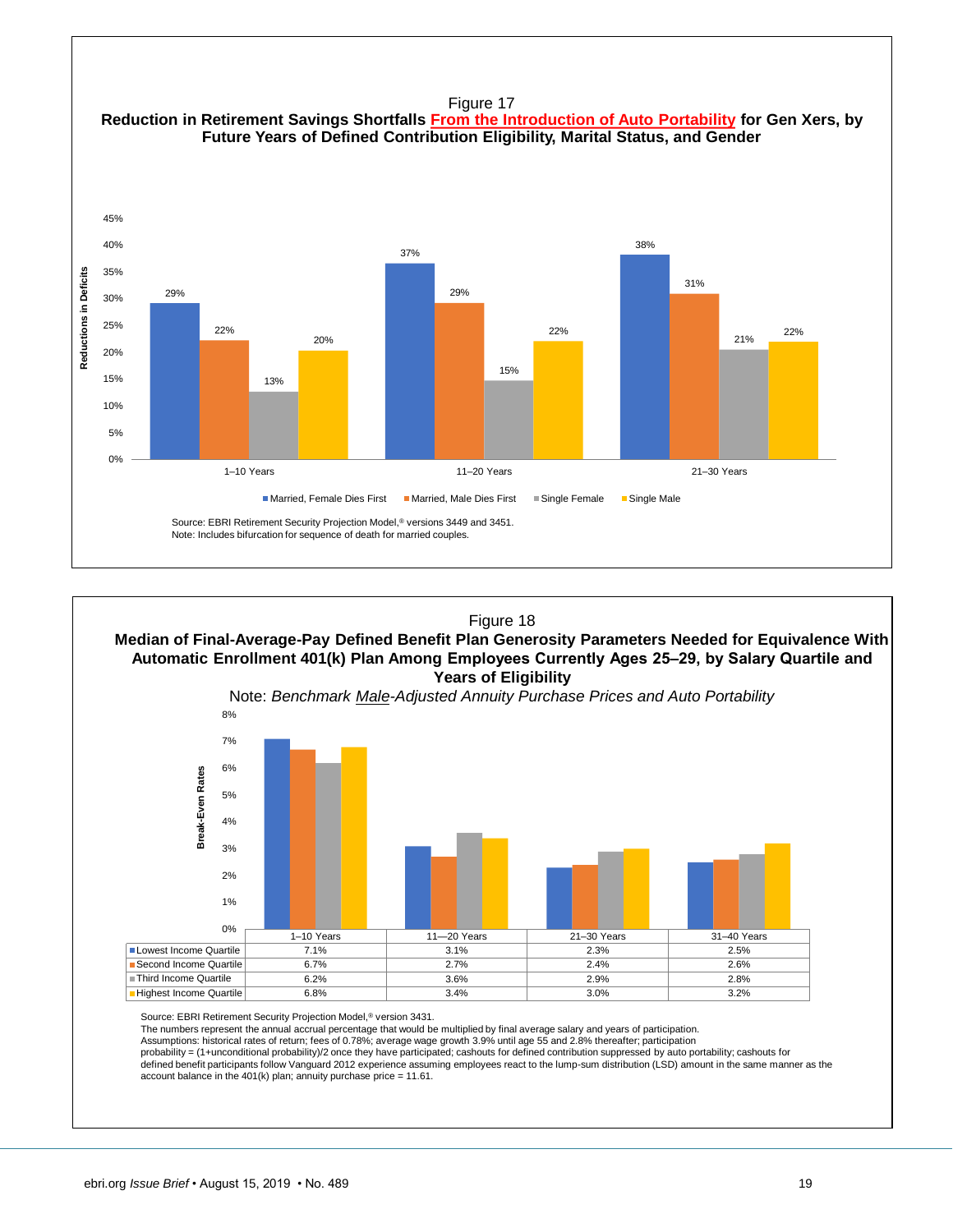

Source: EBRI Retirement Security Projection Model,® version 3431.

The numbers represent the annual accrual percentage that would be multiplied by final average salary and years of participation.

Assumptions: historical rates of return; fees of 0.78%; average wage growth 3.9% until age 55 and 2.8% thereafter; participation

probability = (1+unconditional probability)/2 once they have participated; cashouts for defined contribution suppressed by auto portability; cashouts for defined benefit participants follow Vanguard 2012 experience assuming employees react to the lump-sum distribution (LSD) amount in the same manner as the account balance in the  $401(k)$  plan; annuity purchase price =  $12.34$ .

### <span id="page-19-0"></span>**Auto Portability in Tandem With Other Legislative Initiatives**

Figure 20 shows the reduction in retirement deficit by age for three different proposed coverage enhancements as well as the additional impact of auto portability.

Scenario A assumes all employers are required to offer DC plans, save those with fewer than 10 employees. This analysis assumes that all new plans would be auto-IRAs with a 6 percent default contribution rate that escalates by 1 percent per year until it reaches 10 percent of pay. Based on experience observed from OregonSaves,<sup>7</sup> a 30 percent opt-out is assumed for all new eligibles.

As expected, the youngest age cohort  $(35-39)$  would have the largest benefit  $-$  a 15.2 percent decrease in retirement deficit — since they would be exposed to the enhanced coverage for a longer period of time. Those in the 40–44 age cohort are simulated to have a 12.4 percent reduction in deficit and those 45–49 are simulated to have a 10.3 percent reduction in deficit. Cohorts over 50 are also simulated to have reductions in retirement deficits; however, the reductions are less than 10 percent.

Scenario B is similar to Scenario A but with a cap on auto-escalation of 15 percent of pay. In this case, the youngest cohort (those ages 35–39) is simulated to have a 17.0 percent reduction in retirement deficit, while those in the 40–44 age cohort are simulated to have a 14.2 percent reduction in deficit. Those ages 45–49 are simulated to have an 11.7 percent reduction in deficit, while cohorts over age 50 are also simulated to have reductions in retirement deficits that are less than 10 percent.

Scenario C is similar to Scenario B, except that all non-excludable employees are covered.  $^8$  In this case, the youngest cohort (those ages 35–39) is simulated to have a 17.3 percent reduction in retirement deficit, while those in the 40–44 age cohort are simulated to have a 14.5 percent reduction in deficit. Those 45–49 are simulated to have an 11.9 percent reduction in deficit, while cohorts over age 50 are simulated to have reductions in retirement deficits that are less than 10 percent.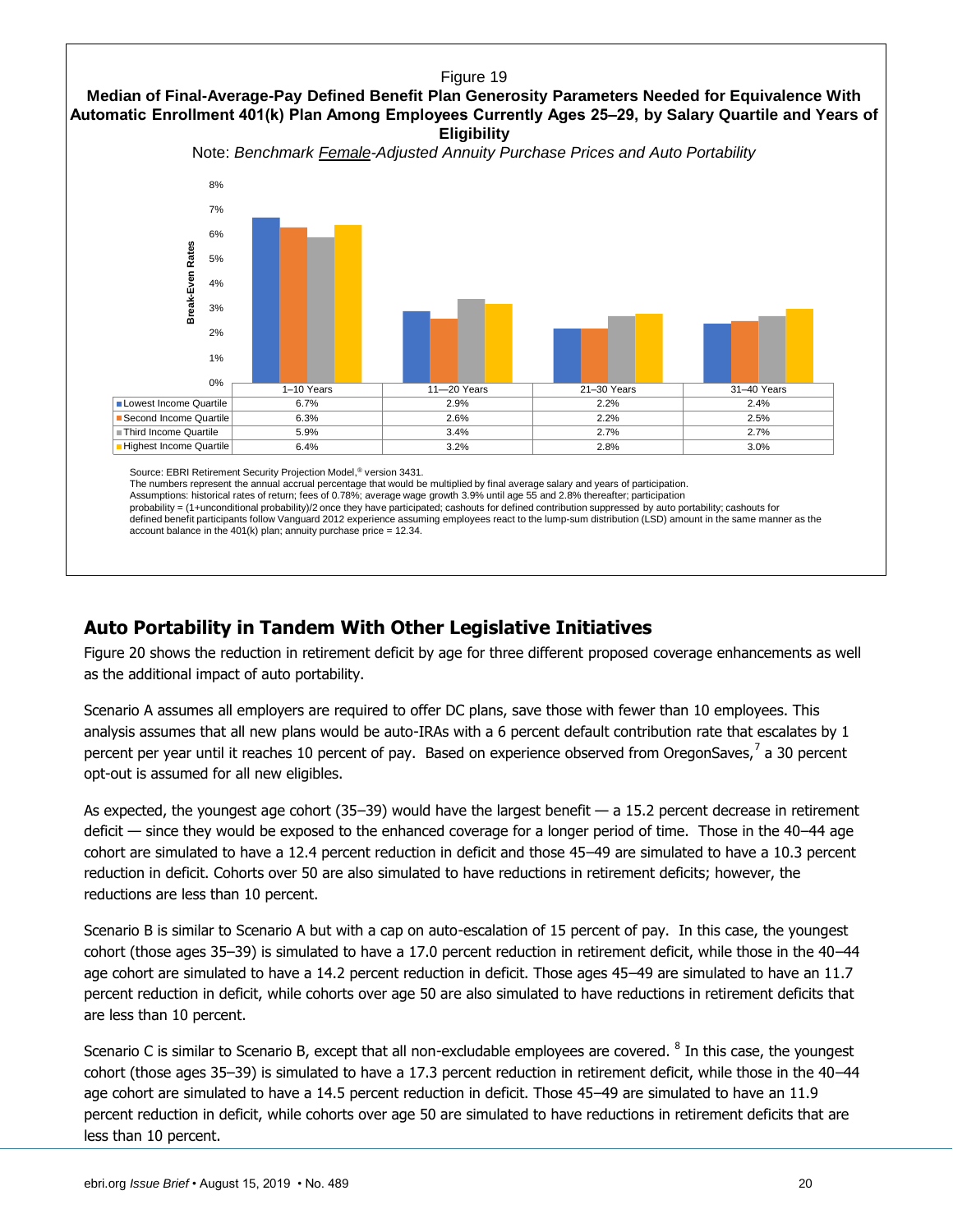Finally, in Scenario D of Figure 20, we analyze the impact of auto portability on retirement deficits. When auto portability is in place, the youngest cohort (those ages 35–39) is simulated to have a 27.1 percent reduction in retirement deficit, while those in the 40–44 age cohort are simulated to have a 23.5 percent reduction in deficit and those 45–49 are simulated to have a 19.8 percent reduction in deficit. Those in the 50–54 age cohort are simulated to have a 14.7 percent reduction in deficit, and those 55–59 are simulated to have a 10.3 percent reduction in deficit. Cohorts over age 60 are also simulated to have reductions in retirement deficits; however, the reductions are less than 10 percent.



Figure 21 shows that in aggregate, the RSS would be reduced by \$404 billion or 10.6 percent of the current \$3.83 trillion retirement deficit. If auto portability were added to the system simultaneously with Scenarios A, B, and C, the deficit would be reduced by an additional \$293 billion for a total reduction of \$697 billion or 18.2 percent of the current deficit. In other words, EBRI's analysis shows that while policy to expand retirement plan coverage can significantly impact aggregate savings shortfalls, initiatives to reduce plan leakage can materially augment such efforts.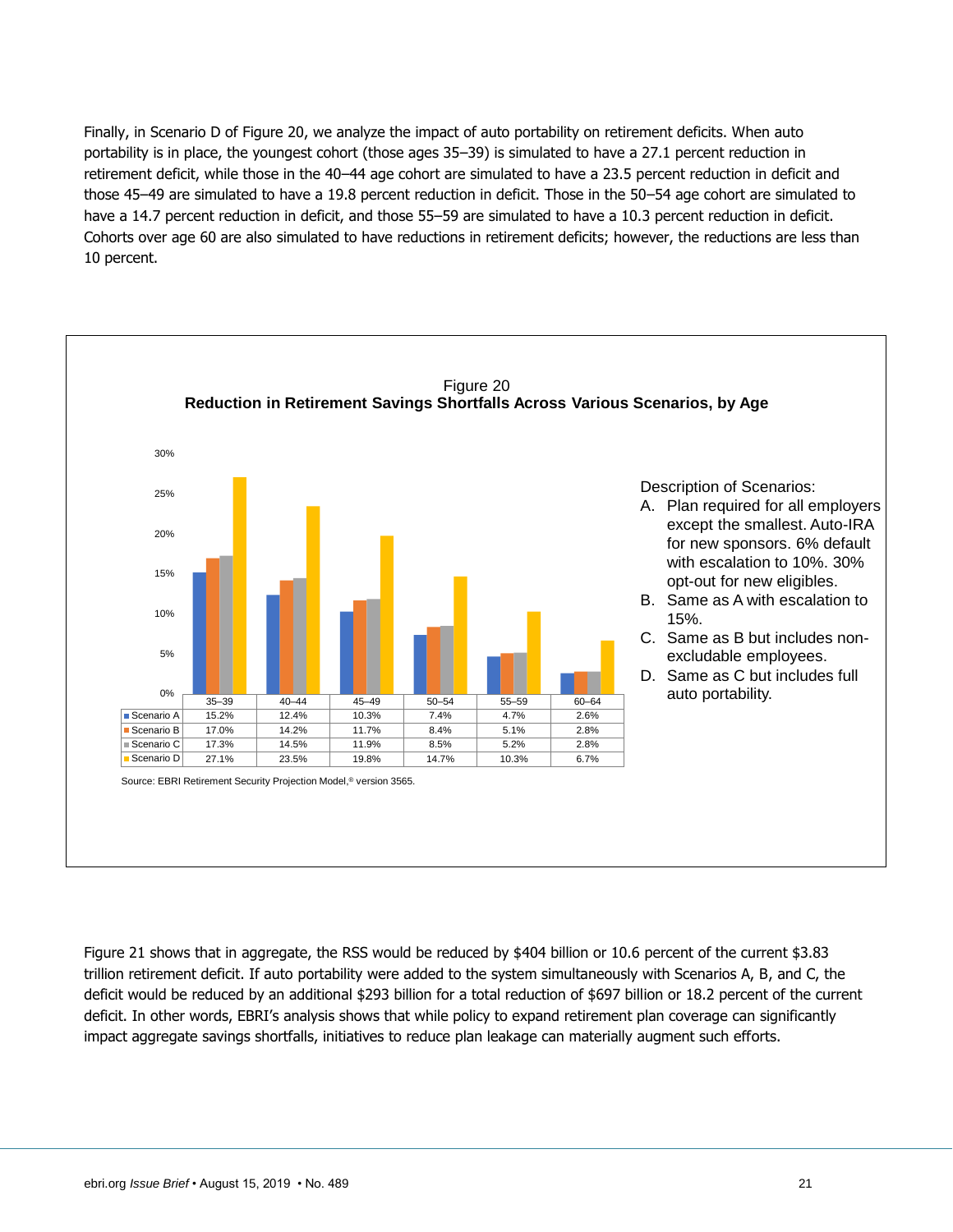

## <span id="page-21-0"></span>**Summary and Conclusions**

Our research indicates that auto portability, where a participant's account from a former employer's retirement plan would be automatically combined with their active account in a new employer's plan, could help keep DC assets in the retirement system and reduce leakage from cashouts upon employment termination. Whether evaluated as a standalone policy initiative or in tandem with other legislative initiatives, implementation of auto portability could significantly reduce retirement savings deficits. We found:

- As a stand-alone policy initiative, we project that the present value of additional accumulations over 40 years resulting from "partial" auto portability (participant balances less than \$5,000 adjusted for inflation) would be \$1,509 billion, and the value would be \$1,987 billion under "full" auto portability (all participant balances). Under partial auto portability, those currently 25–34 are projected to have an additional \$659 billion, increasing to \$847 billion for full auto portability.
- Auto portability produces significant decreases in retirement deficits for specific demographic segments, ranging from 13 percent for single females to 29 percent for married households where the female dies first. For households with 21–30 years of future eligibility, the decreases range from 21 percent for single females to 38 percent for married households where the female dies first.
- Auto portability, when combined with automatic-enrollment-enabled defined contribution plans, results in significantly higher defined benefit plan generosity parameters needed for equivalence, suggesting that auto portability could assist in the ongoing shift from DB to DC plans.
- When considered in tandem with other legislative initiatives that expand workplace access to retirement plans, we found that the addition of auto portability with auto-IRAs resulted in an aggregate reduction in the RSS by an incremental \$293 billion for a total reduction of \$697 billion or 18.2 percent of the current deficit. While policies that expand retirement plan coverage can significantly impact aggregate savings shortfalls, our analysis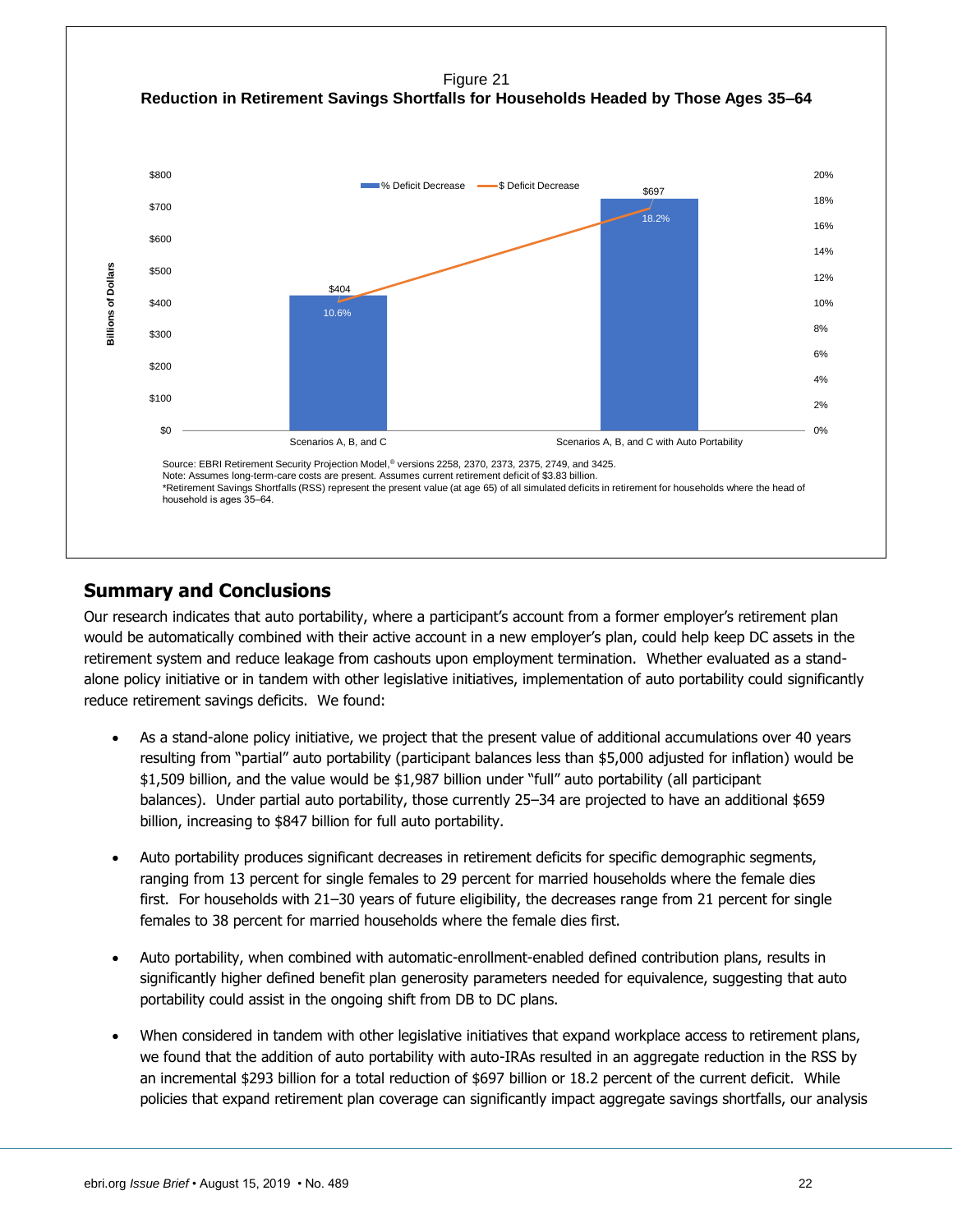further suggests that an auto portability initiative that reduces plan leakage can materially augment such efforts.

#### <span id="page-22-0"></span>**References**

Alight Solutions. "What do workers do with their retirement savings after they leave their employers?: A deep dive into post-termination behavior, 2008–2017," Alight Solutions, 2018.

Holden, Sarah and Jack VanDerhei. "401(k) Plan Asset Allocation, Account Balances, and Loan Activity in 2005," EBRI Issue Brief, no. 296 (August 24, 2006).

VanDerhei, Jack. "Retirement Savings Shortfalls: Evidence from EBRI's 2019 Retirement Security Projection Model,<sup>®</sup>" EBRI Issue Brief, no. 475 (March 7, 2019).

 . "How Much Would It Take? Achieving Retirement Income Equivalency Between Final-Average-Pay Defined Benefit Plan Accruals and Automatic Enrollment 401(k) Plans in the Private Sector," EBRI Issue Brief, no. 473 (Employee Benefit Research Institute, February 7, 2019).

. "How Much Would OregonSaves Decrease Retirement Deficits in Oregon? Preliminary Evidence," EBRI Fast Facts, no. 317 (Employee Benefit Research Institute, October 15, 2018).

. "How Much Might Defined Contribution Savings Benefit From Auto Portability?," EBRI Fast Facts, no. 309 (Employee Benefit Research Institute, July 30, 2018).

 . Testimony submitted to the ERISA Advisory Committee, at a hearing on "Lifetime Participation in Plans," on "The Impact of Leakages on 401(k) Accumulations at Retirement Age." June 17, 2014.

. "The Expected Impact of Automatic Escalation of 401(k) Contributions on Retirement Income." EBRI Notes, no. 9 (Employee Benefit Research Institute, September 2007): 2–8.

VanDerhei, Jack, and Craig Copeland. "The EBRI Retirement Readiness Rating:™ [Retirement Income](http://papers.ssrn.com/sol3/papers_LAB.cfm?abstract_id=1152392) Preparation and [Future Prospects.](http://papers.ssrn.com/sol3/papers_LAB.cfm?abstract_id=1152392)" EBRI Issue Brief, no. 344 (Employee Benefit Research Institute, July 13, 2010).

VanDerhei, Jack and Lori Lucas. "The Impact of Auto-enrollment and Automatic Contribution Escalation on Retirement Income Adequacy," EBRI Issue Brief, no. 349, and DCIIA Research Report (November 1, 2010).